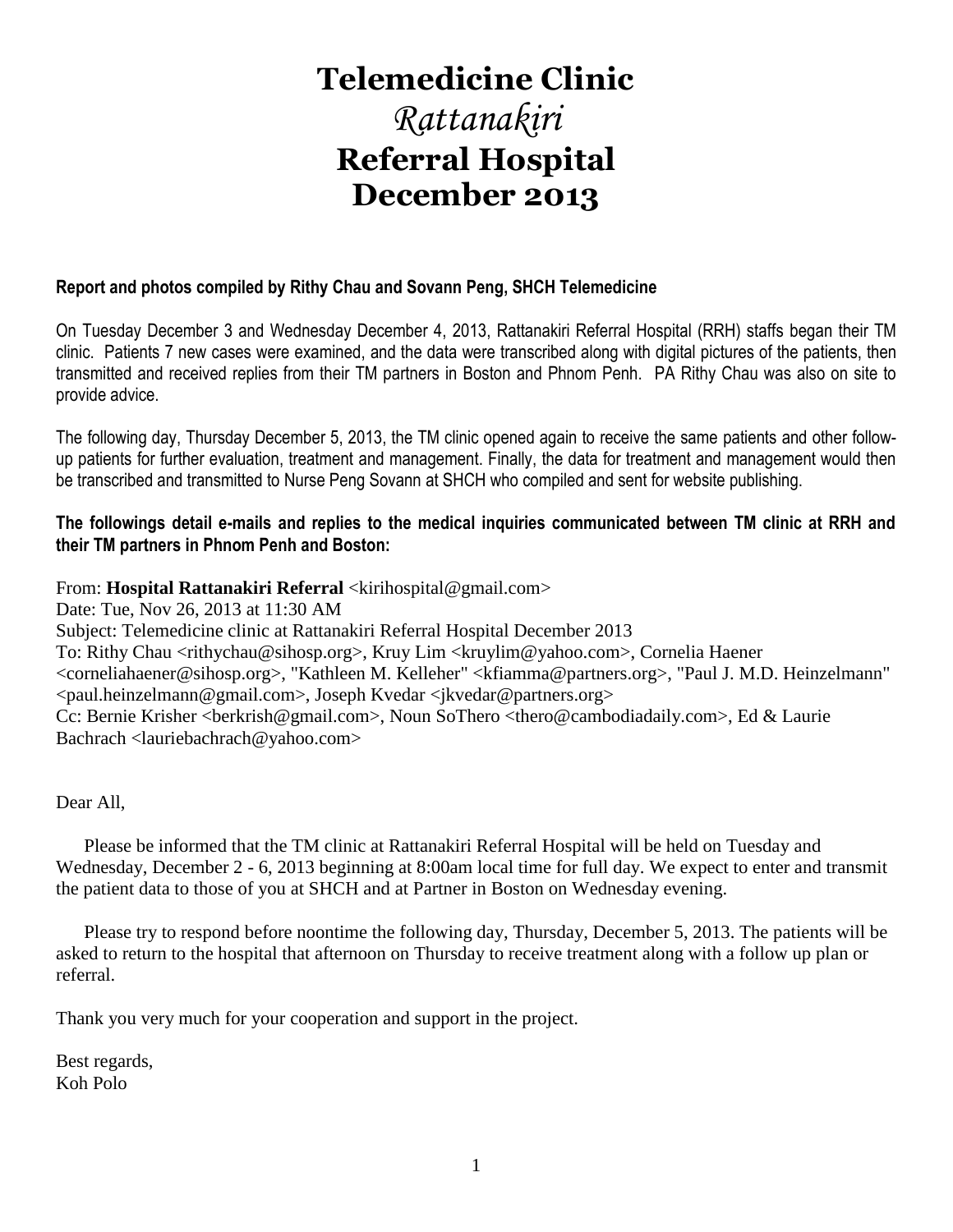From: **Hospital Rattanakiri Referral** <kirihospital@gmail.com>

Date: Wed, Dec 4, 2013 at 4:52 PM

Subject: Rattanakiri Telemedicine Clinic December 2013, Case#1, EK#RK00434, 62F To: Rithy Chau <rithychau@sihosp.org>, Kruy Lim <kruylim@yahoo.com>, "Kathleen M. Kelleher" <kfiamma@partners.org>, "Paul J. M.D. Heinzelmann" <paul.heinzelmann@gmail.com>, Joseph Kvedar <jkvedar@partners.org>

Cc: Bernie Krisher <berkrish@gmail.com>, Noun SoThero <thero@cambodiadaily.com>, Ed & Laurie Bachrach <lauriebachrach@yahoo.com>

Dear all,

There are seven new cases for Rattanakiri Telemedicine clinci in December 2013. This is case number 1, EK#RK00434, 62F and photos.

Best regards, Polo/Sovann

# **Rattanakiri Provincial Hospital Telemedicine Clinic with Sihanouk Hospital Center of HOPE and Center for Connected Health**



**Patient: EK#RK00434, 62F (Sayos Village, Kaleng, Lumphatt)** 

**Chief Complaint:** SOB and chest tightness x 6months

**HPI:** 62F, farmer, presented with symptoms of SOB on exertion (walking moderate distance, moderate working), and chest tightness with radiation to left scapular and neck without palpitation, diaphoresis, cough, fever, edema. She

bought medicine locally without consultation but her symptoms still persist. She said she was diagnosed for 2 years with HTN and treated with Propranolol 40mg 1t po qd.

**PMH/SH:** Unremarkable

**Family Hx:** None

**Social Hx:** No cig smoking, no tobacco chewing; no EtOH; 7 children

**Medication:** Propranolol 40mg 1t po qd

**Allergies:** NKDA

**ROS:** No dysuria, no oliguria, no bowel symptoms

# **PE: Vital Signs: BP: 149/81 P: 54 RR: 18 T: 36.5<sup>o</sup>C Wt: 52kg**

**General:** Look stable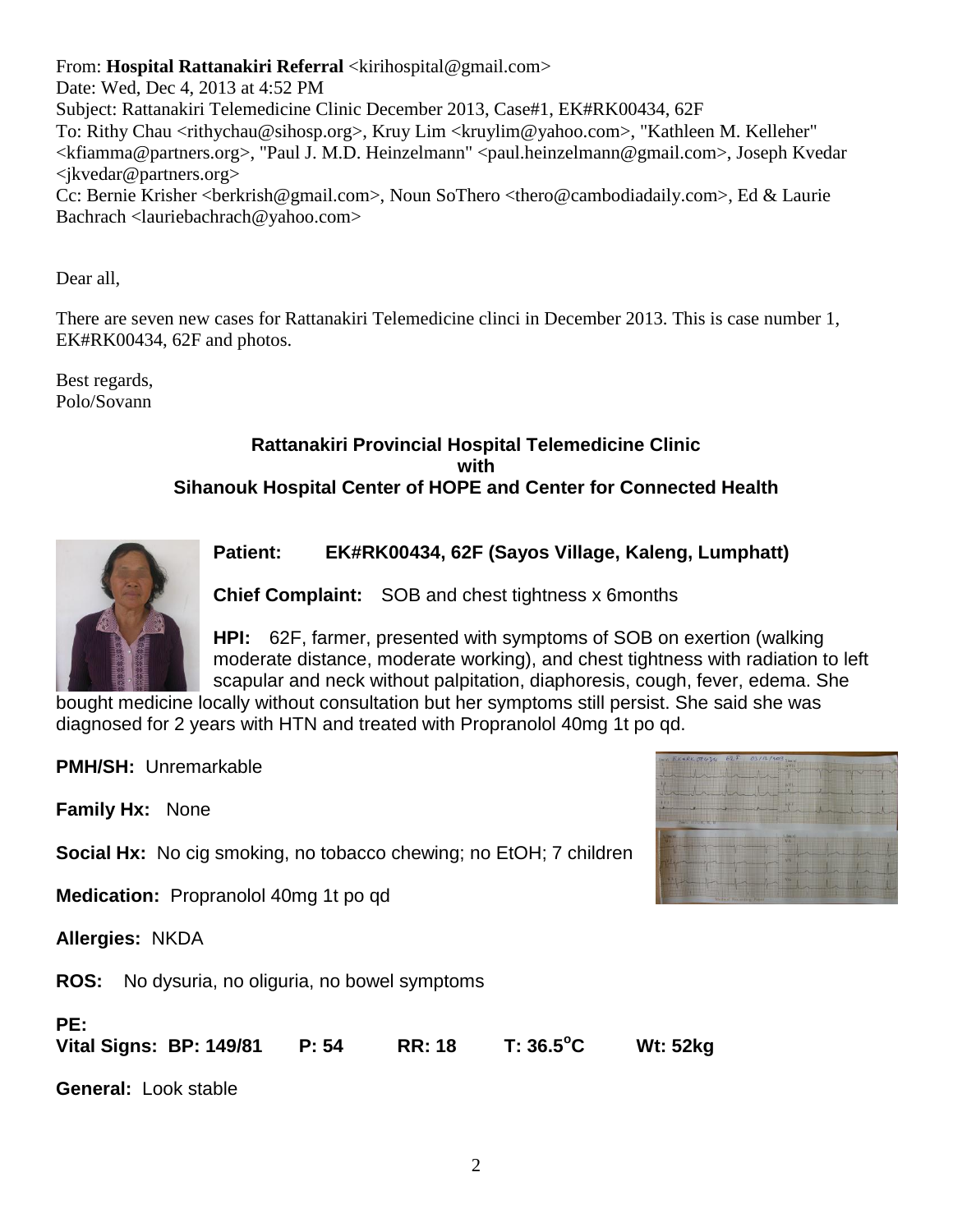**HEENT:** No oropharyngeal lesion, pink conjunctiva, no thyroid enlargement, no neck LN palpable, no JVD

**Chest:** CTA bilaterally, no rales, no rhonchi; Heart bradycardia, regular rhythm, no murmur

**Abdomen:** Soft, no distension, no tender, (+) BS, no HSM, no surgical scar, no abd bruit

**Skin/Extremities:** No legs edema, no rash no lesions; positive dorsalis pedis and posterior tibial pulse

**MS/Neuro:** MS +5/5, motor and sensory intact, DTRs +2/4, normal gait

# **Lab/Study:**

CXR and EKG attached

# **Assessment:**

- 1. Bradycardia
- 2. HTN

# **Plan:**

- 1. Stop Propranolol and start HCTZ 25mg 1t po qd
- 2. Draw blood for Lyte, BUN, Creat, Tot chole, TG at SHCH

# **Comments/Notes: Do you agree with my assessment and plan?**

# **Examined by: Nurse Sovann Peng Date: December 4, 2013**

Please send all replies to [kirihospital@gmail.com](mailto:kirihospital@gmail.com) and cc: to [rithychau@sihosp.org](mailto:rithychau@sihosp.org)

*The information transmitted in this e-mail is intended only for the person or entity to which it is addressed and may contain confidential and/or privileged material. Any review, retransmission, dissemination or other use of or taking of any action in reliance upon, this information by persons or entities other than the intended recipient is prohibited. If you received this e-mail in error, please contact the sender and delete material from any computer.*

From: **Cusick, Paul S.,M.D.** <Cusick.Paul@mgh.harvard.edu> Date: Sat, Dec 7, 2013 at 1:19 AM Subject: RE: Rattanakiri Telemedicine Clinic December 2013, Case#1, EK#RK00434, 62F To: "Fiamma, Kathleen M." <KFIAMMA@partners.org>, "kirihospital@gmail.com"  $\le$ kirihospital@gmail.com> Cc: "rithychau@sihosp.org" <rithychau@sihosp.org>

Thank you for your consult.

she is a woman wiht some chest tightness and shortness of breath with exertion. She has ;marginally controlled hypertension.

She has no obvious chest disease (pneumonia or Congestive heart failure) on symptoms, exams adn chest xray

She has no obvious cardiac ischemia on EKG

She has risks for cardiovascular disease.

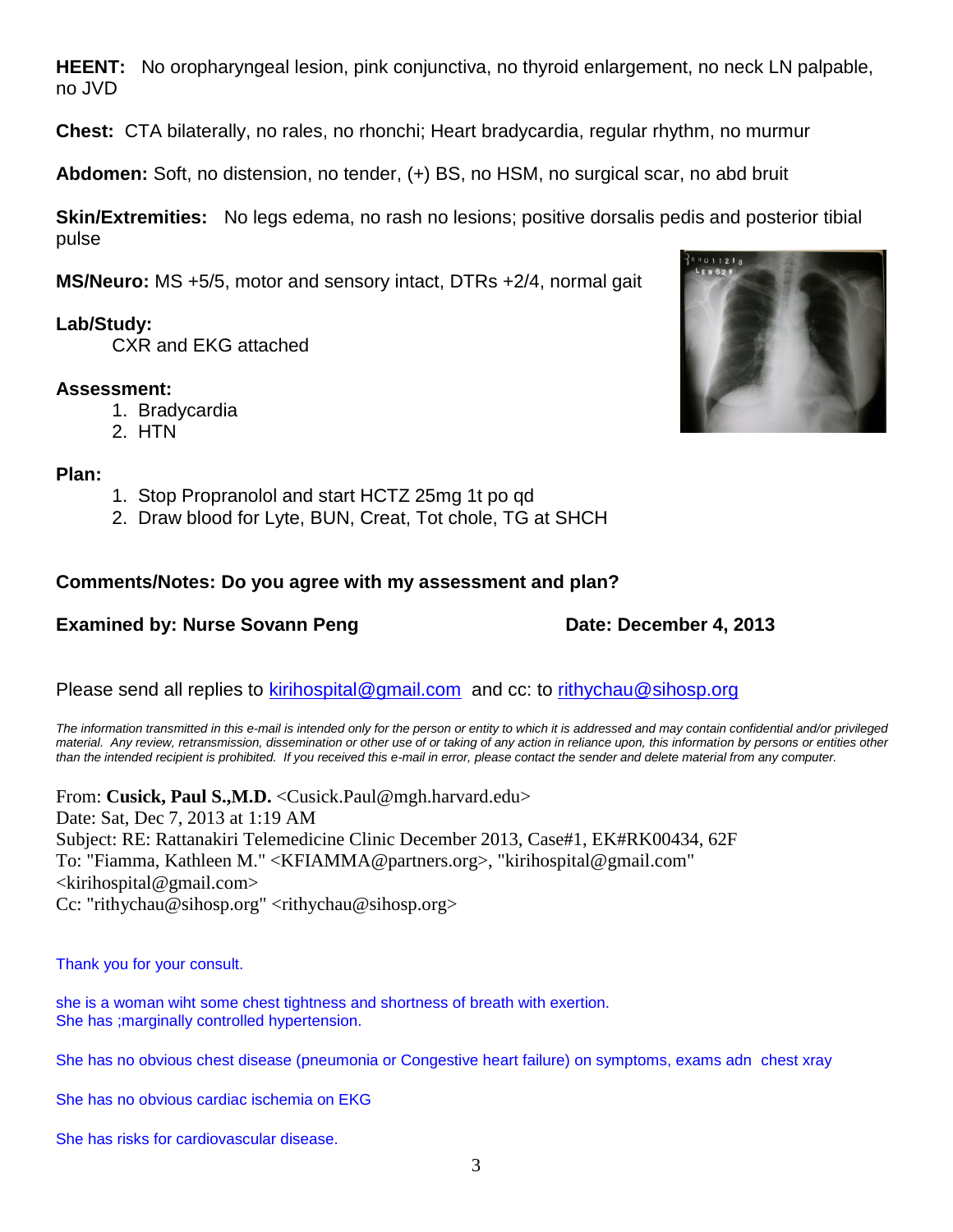I would suggest consultation with a cardiologist if her symptoms persist to evaluate for ischemia.

Best of luck

Paul

From: Hospital Rattanakiri Referral <kirihospital@gmail.com> Date: Wed, Dec 4, 2013 at 4:53 PM Subject: Rattanakiri Telemedicine Clinic December 2013, Case#2, NM#RK00435, 75F To: Kruy Lim <kruylim@yahoo.com>, "Kathleen M. Kelleher" <kfiamma@partners.org>, "Paul J. M.D. Heinzelmann" <paul.heinzelmann@gmail.com>, Joseph Kvedar <jkvedar@partners.org>, Rithy Chau  $\langle$ rithychau@sihosp.org> Cc: Bernie Krisher <br/>berkrish@gmail.com>, Noun SoThero <thero@cambodiadaily.com>, Ed & Laurie Bachrach <lauriebachrach@yahoo.com>

Dear all,

This is case number 2, NM#RK00435, 75F and photo.

Best regards, Polo/Sovann

# **Rattanakiri Provincial Hospital Telemedicine Clinic with Sihanouk Hospital Center of HOPE and Center for Connected Health**



**Patient: NM#RK00435, 75F (Thmey Village, Labansirk, Banlung)** 

**Chief Complaint:** Seizure x 20 years

**HPI:** 75F, housewife, presented with 20 years history of tonic-clonic generalized seizure with foaming from the mouth, urine/stool incontinence and unconscious without aura. The seizure lasted in 5-10min. She usually became awake in one or two days and noticed of HA and fatigue. She denied of trauma history. She has

never consulted or got treatment for this seizure.

**PMH/SH:** Unremarkable

**Family Hx:** Sister with DMII, and HTN

**Social Hx:** No cig smoking, no tobacco chewing; no EtOH

**Medication:** None

**Allergies:** NKDA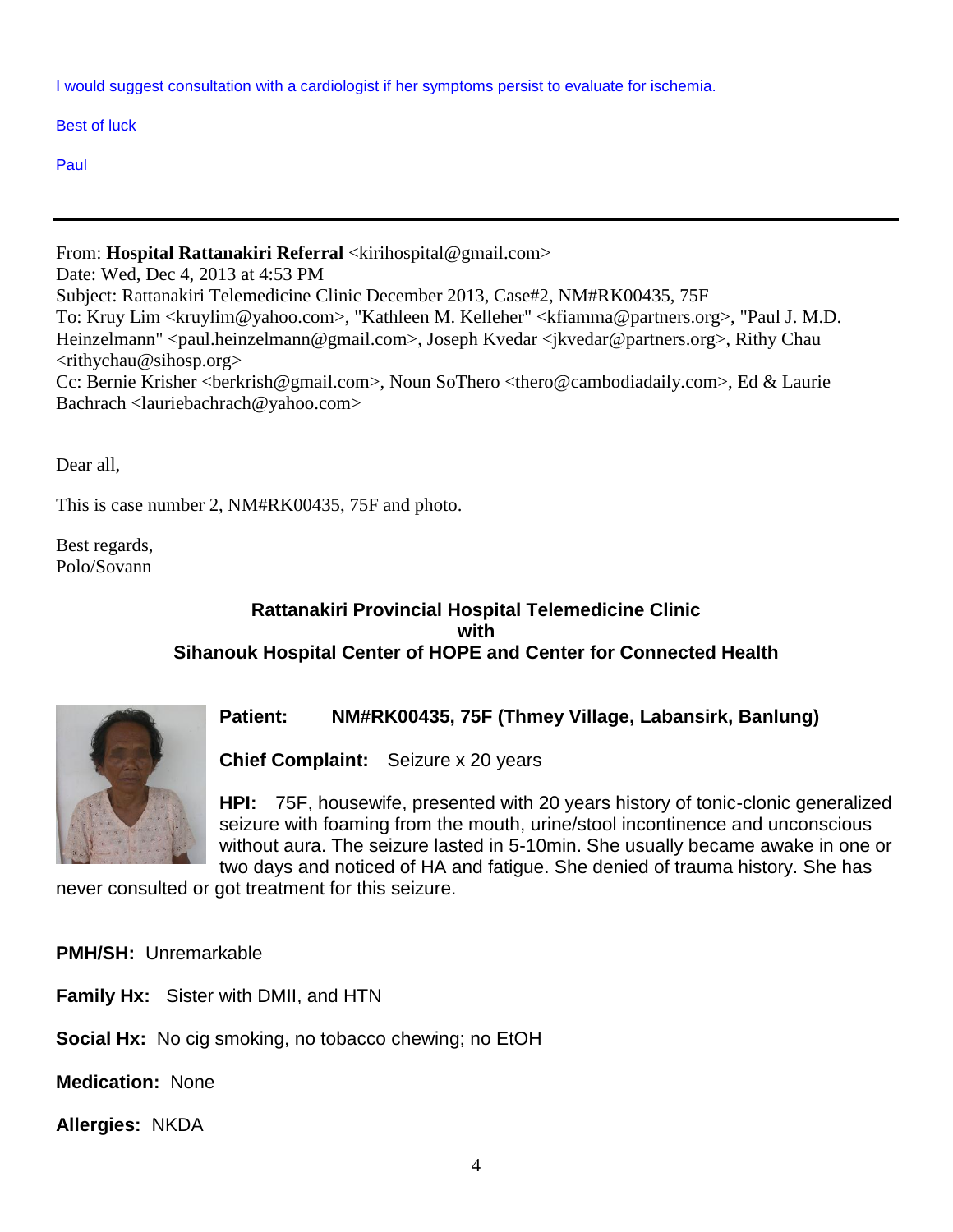**ROS:** 25 years post menopause

**PE:**

# **Vital Signs: BP: 173/95 P: 89 RR: 18 T: 36.5<sup>o</sup>C Wt: 45kg**

**General:** Look stable

**HEENT:** No oropharyngeal lesion, pink conjunctiva, no thyroid enlargement, no neck LN palpable, no JVD

**Chest:** CTA bilaterally, no rales, no rhonchi; Heart RRR, no murmur

**Abdomen:** Soft, no distension, no tender, (+) BS, no HSM, no surgical scar, no abd bruit

**Skin/Extremities:** No legs edema, no rash no lesions; positive dorsalis pedis and posterior tibial pulse

**MS/Neuro:** MS +5/5, motor and sensory intact, DTRs +2/4, normal gait

# **Lab/Study:**

Blood sugar: 89mg/dl

# **Assessment:**

- 1. Epilepsy/Grandmal seizure
- 2. HTN

# **Plan:**

- 1. Phenytoin 100mg 1t po qd
- 2. HCTZ 25mg 1t po qd
- 3. Draw blood for Lyte, BUN, Creat, Calcium, Mg2+, Transaminase at SHCH

# **Comments/Notes: Do you agree with my assessment and plan?**

# **Examined by: Nurse Sovann Peng Date: December 4, 2013**

Please send all replies to [kirihospital@gmail.com](mailto:kirihospital@gmail.com) and cc: to [rithychau@sihosp.org](mailto:rithychau@sihosp.org)

*The information transmitted in this e-mail is intended only for the person or entity to which it is addressed and may contain confidential and/or privileged material. Any review, retransmission, dissemination or other use of or taking of any action in reliance upon, this information by persons or entities other than the intended recipient is prohibited. If you received this e-mail in error, please contact the sender and delete material from any computer.*

**From:** "Cole, Andrew James, M.D." < ACOLE1@mgh.harvard.edu> **Date:** December 5, 2013 at 6:10:01 PM EST **To:** "Fiamma, Kathleen M." [<KFIAMMA@PARTNERS.ORG>](mailto:KFIAMMA@PARTNERS.ORG) **Subject: Re: Rattanakiri Telemedicine Clinic December 2013, Case#2, NM#RK00435, 75F**

Yes. I think the plan is good. If she has more it might be possible to raise the dose to 200/day.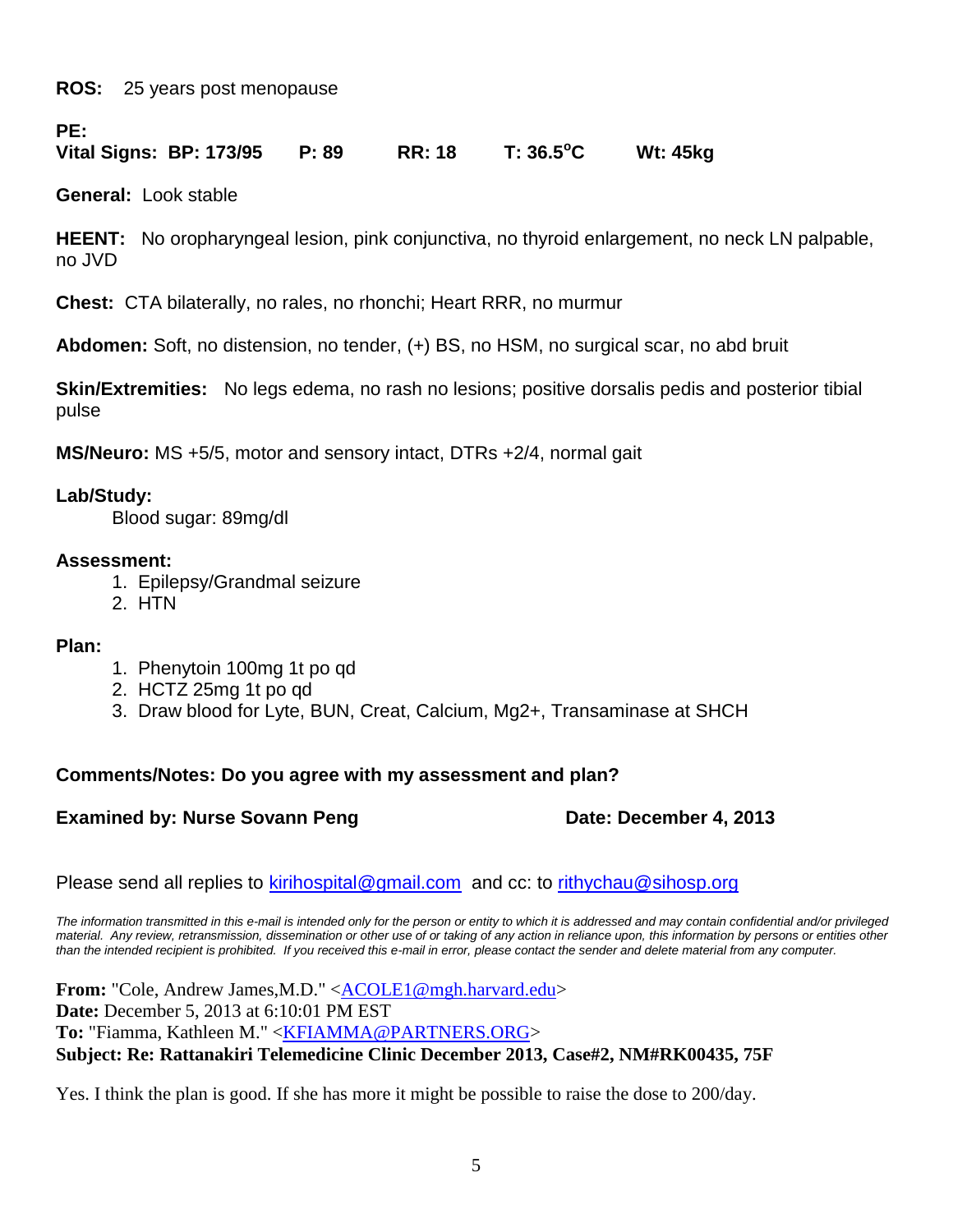# AJC

Andrew J. Cole, M.D., F.R.C.P.(C.) Professor of Neurology Harvard Medical School Director, MGH Epilepsy Service Chief, Division of Clinical Neurophysiology Massachusetts General Hospital

# From: Hospital Rattanakiri Referral <kirihospital@gmail.com>

Date: Wed, Dec 4, 2013 at 4:58 PM Subject: Rattanakiri Telemedicine Clinic December 2013, CT#RK00436, 48F To: "Kathleen M. Kelleher" <kfiamma@partners.org>, "Paul J. M.D. Heinzelmann" <paul.heinzelmann@gmail.com>, Joseph Kvedar <jkvedar@partners.org>, Rithy Chau  $\langle$ rithychau@sihosp.org>, Kruy Lim  $\langle$ kruylim@yahoo.com> Cc: Bernie Krisher <berkrish@gmail.com>, Noun SoThero <thero@cambodiadaily.com>, Ed & Laurie Bachrach <lauriebachrach@yahoo.com>

Dear all,

This is case number 3, CT#RK00436, 48F and photos.

Best regards, Polo/Sovann

# **Rattanakiri Provincial Hospital Telemedicine Clinic with Sihanouk Hospital Center of HOPE and Center for Connected Health**



**Patient: CT#RK00436, 48F (Village I, Lamenh, Borkeo)** 

**Chief Complaint:** Dizziness x 10d

**HPI:** 48F, housewife, presented with symptoms of dizziness in early morning after she got up from sleep and associated with nausea, vomiting, palpitation, and dyspnea, without fever, cough, chest pain, diaphoresis, abdominal pain,

dysuria, oliguria, leg edema. She was brought to provincial referral hospital and told she had hypertension (Blood Pressure: 220mg/?) then she was admitted to emergency room for 2days. She noticed of persistent dizziness and has not monitored the blood pressure or taken antihypertensive.

**PMH/SH:** She was told to have elevated blood pressure (blood pressure: 150-160/?) since the past two years and took Amlodipine 5mg 1t prn

**Family Hx:** Sister and brother with DMII and HTN

**Social Hx:** No cig smoking, no tobacco chewing; casual EtOH

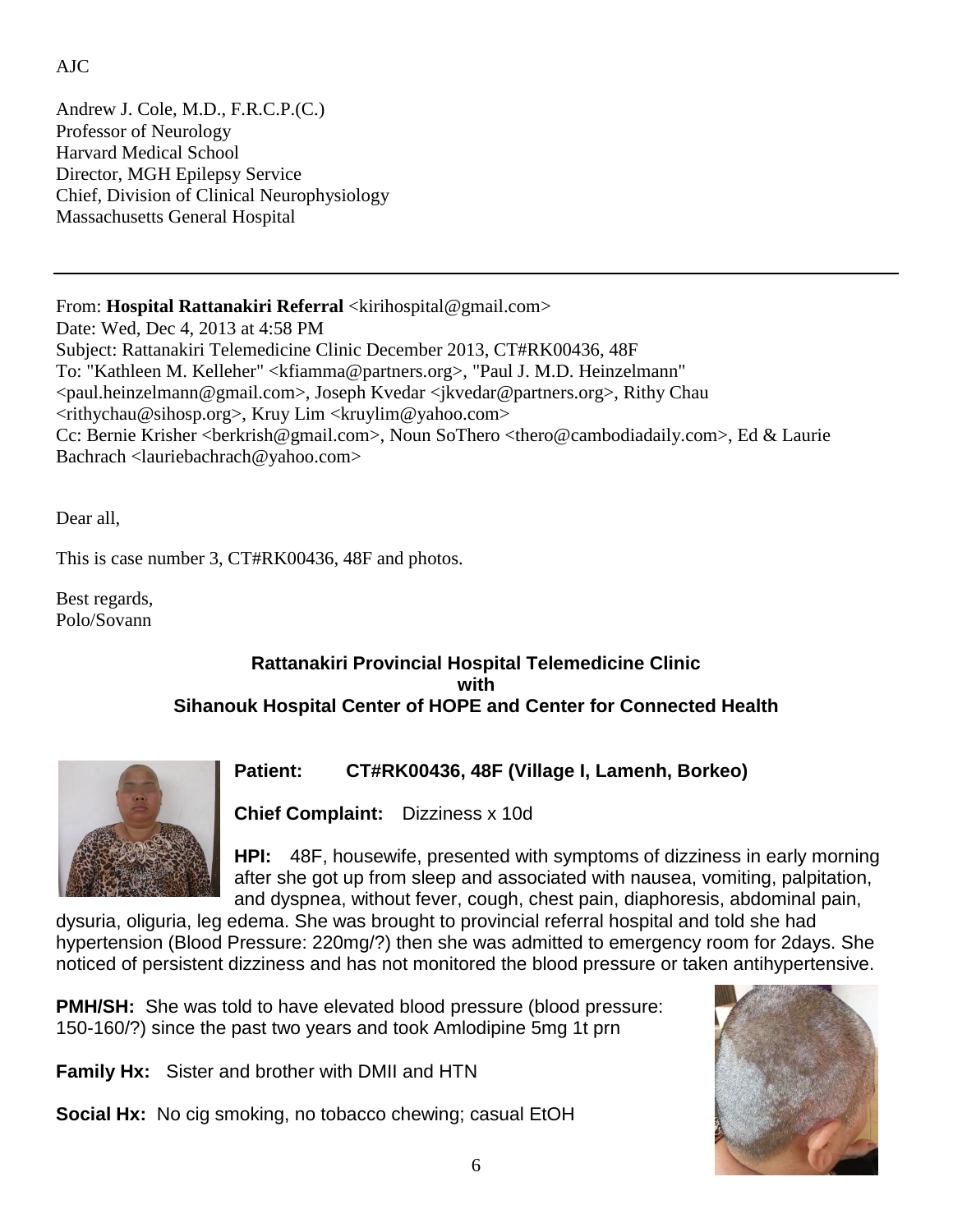# **Medication:** Oral contraceptive 1t qd

# **Allergies:** NKDA

**ROS:** Two years history of patchy, scaly skin lesion with itchy which has appeared first on the head then progressively occurred on body and extremities; She got treatment (unknown name medicine) from local health care worker but it seem not get better.

# **PE:**

**Vital Signs: BP: 221/145 P: 98 RR: 18 T: 36<sup>o</sup>C Wt: 94kg BP: 175/136 (several hours after taking Captopril 25mg 1/2t** 

**po)**

**General:** Look stable, obesity , no neck LN palpable, no JVD

**Chest:** CTA bilaterally, no rales, no rhonchi; H RRR, no murmur **HEENT:** No oropharyngeal lesion, pink conjunctiva, no thyroid enlargement

**Abdomen:** Soft, distended, no tender, (+) BS, no HSM, no surgical scar, no abd bruit

**Skin:** Patchy, scaly skin lesion without vesicle, pustule on the head, back and extremities; spare on flexure area

**MS/Neuro:** MS +5/5, motor and sensory intact, DTRs +2/4, normal gait

# **Lab/Study:**

U/A: protein trace, blood 3+, no glucose, no leukocyte (patient is on first day of menses)

CXR attached

# **Assessment:**

- 1. HTN
- 2. Psoriasis?
- 3. Tinea?

# **Plan:**

- 1. Captopril 25mg 1/2t po bid
- 2. Clotrimazole cream 1% apply bid
- 3. Fluocinonide cream 0.1% apply bid
- 4. Whitfield application bid
- 5. Do regular exercise and eat low fats diet
- 6. Draw blood for CBC, Lyte, Creat, Tot chole, TG, ESR at SHCH

**Comments/Notes: Do you agree with my assessment and plan?**

# **Examined by: Nurse Sovann Peng Date: December 4, 2013**







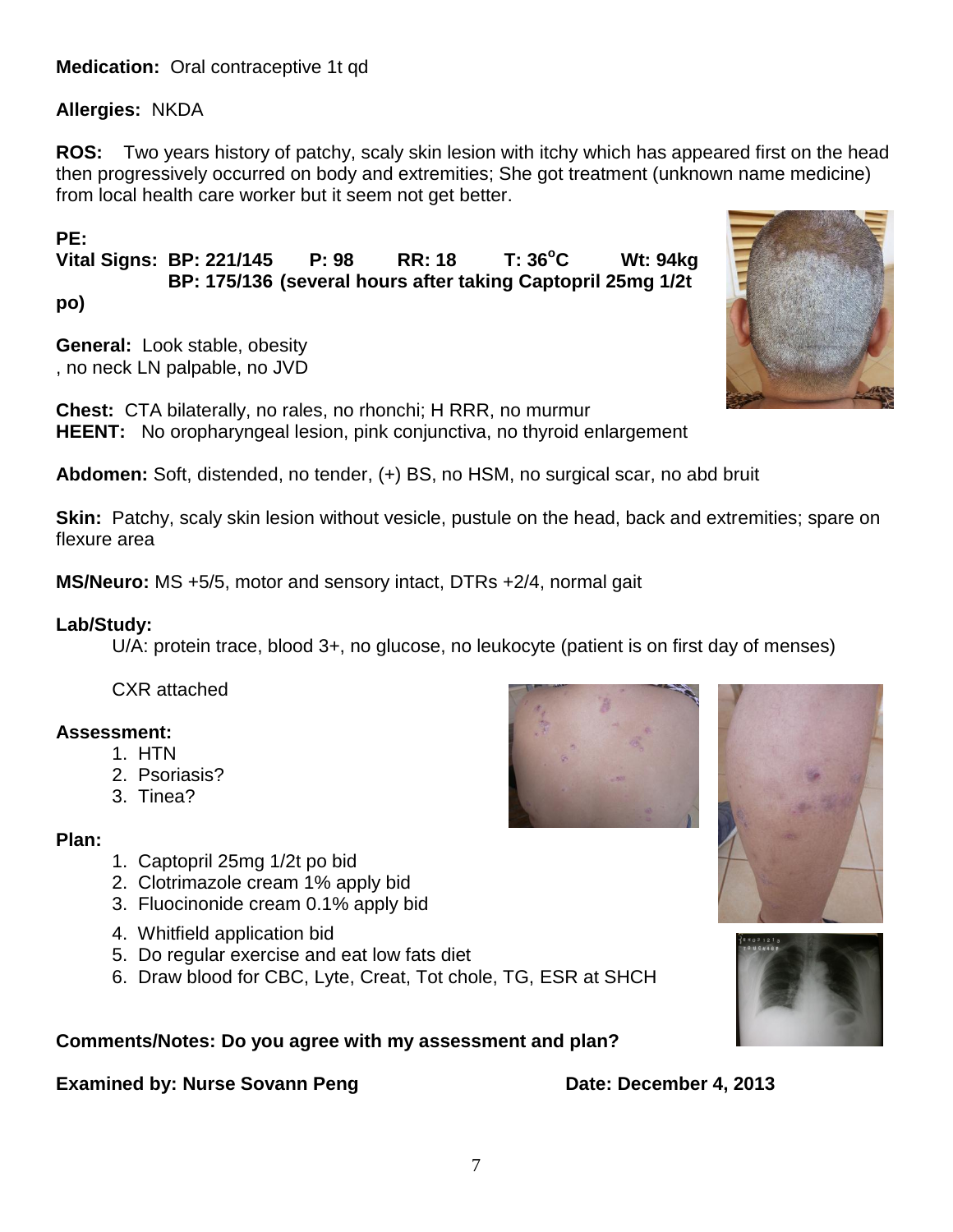# Please send all replies to [kirihospital@gmail.com](mailto:kirihospital@gmail.com) and cc: to [rithychau@sihosp.org](mailto:rithychau@sihosp.org)

*The information transmitted in this e-mail is intended only for the person or entity to which it is addressed and may contain confidential and/or privileged material. Any review, retransmission, dissemination or other use of or taking of any action in reliance upon, this information by persons or entities other than the intended recipient is prohibited. If you received this e-mail in error, please contact the sender and delete material from any computer.*

No answer replied

From: **Hospital Rattanakiri Referral** <kirihospital@gmail.com>

Date: Wed, Dec 4, 2013 at 5:07 PM Subject: Rattanakiri Telemedicine Clinic December 2013, Case#4, KK#RK00437, 42F To: "Paul J. M.D. Heinzelmann" <paul.heinzelmann@gmail.com>, Joseph Kvedar <jkvedar@partners.org>, Rithy Chau <rithychau@sihosp.org>, Kruy Lim <kruylim@yahoo.com>, "Kathleen M. Kelleher" <kfiamma@partners.org> Cc: Bernie Krisher <br/> <br/>berkrish@gmail.com>, Noun SoThero <thero@cambodiadaily.com>, Ed & Laurie Bachrach <lauriebachrach@yahoo.com>

Dear all,

This is case number 4, KK#RK00437, 42F and photos.

Best regards, Polo/Sovann

# **Rattanakiri Provincial Hospital Telemedicine Clinic with Sihanouk Hospital Center of HOPE and Center for Connected Health**



# **Patient: KK#RK00437, 42F (Village IV, Kachagn, Banlung)**

**Chief Complaint:** Palpitation and insomnia x 15 days

**HPI:** 42F, housewife, presented with symptoms of palpitation, insomnia, epigastric burning pain, which radiated to the back and relieved by antacid, without fever, cough, tremor, heat intolerance, chest pain, diaphoresis,

orthopnea, legs edema. She got treatment with medicine (unknown name) bought from local pharmacy without consultation. She said she was diagnosed with dilated cardiomyopathy in 2006 when she presented with symptoms of fatigue, dizziness and weakness in period of four months post partum and was treated with Coversyl 4mg 1t po qd, Alocardyl 40mg 1/4t po bid for 1month. She has been better since then until these two weeks.

**PMH/SH:** Unremarkable

**Family Hx:** Father with heart disease (unknown what kind)

**Social Hx:** No cig smoking, no tobacco chewing; no EtOH; 3 children

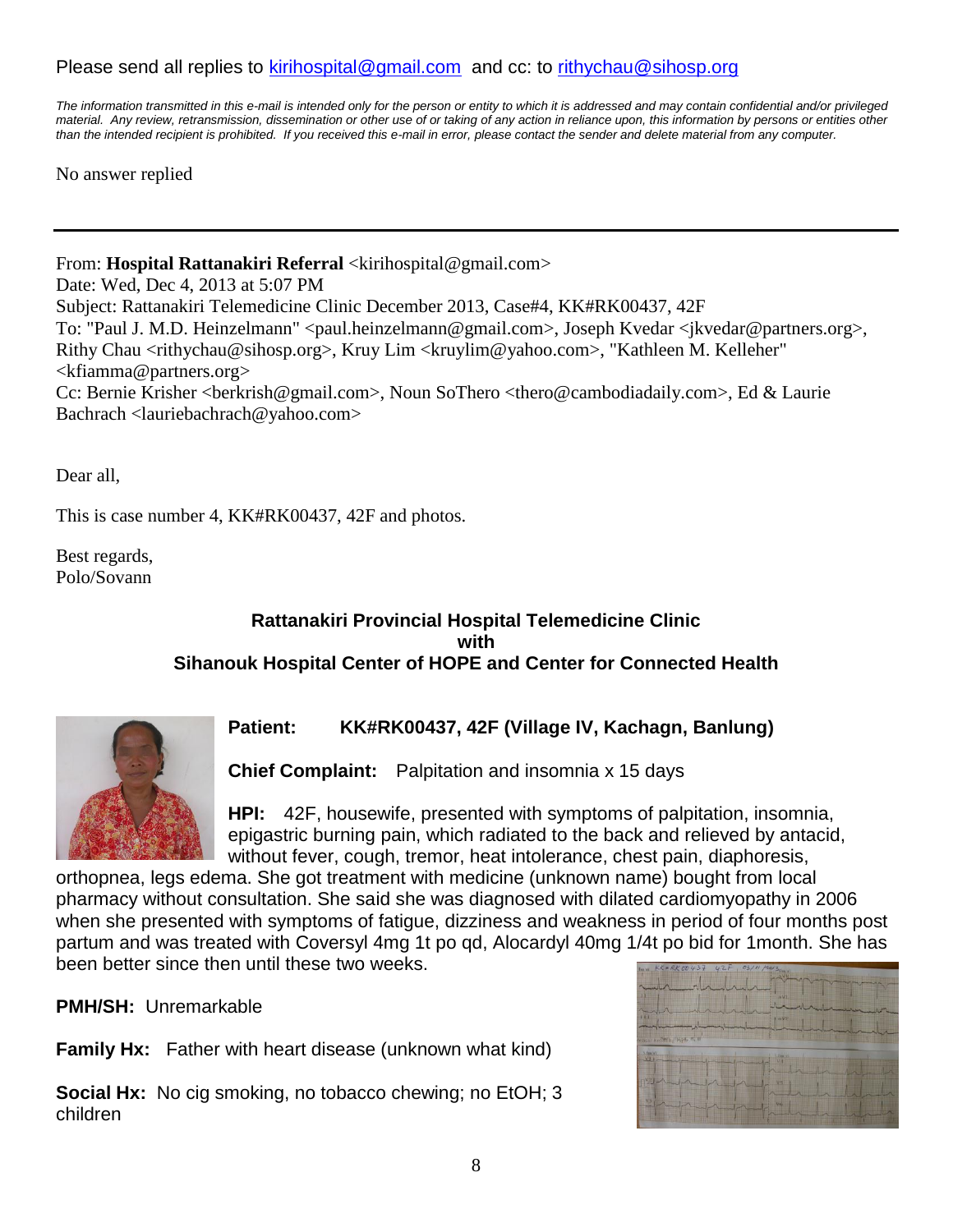**Medication:** Oral contraceptive 1t qd

**Allergies:** NKDA

**PE:**

**ROS:** Irregular menstrual period (every one or two months)



**Vital Signs: BP: 148/91 P: 73 RR: 18 T: 36.5<sup>o</sup>C Wt: 57kg** 

**General:** Look stable

**HEENT:** No oropharyngeal lesion, pink conjunctiva, no thyroid enlargement, no neck LN palpable, no JVD

**Chest:** CTA bilaterally, no rales, no rhonchi; H Irregular rhythm with regular rate, no murmur

**Abdomen:** Soft, no distension, no tender, (+) BS, no HSM, no surgical scar, no abd bruit

**Skin/Extremities:** No legs edema, no rash no lesions; positive dorsalis pedis and posterior tibial pulse

**MS/Neuro:** MS +5/5, motor and sensory intact, DTRs +2/4, normal gait

# **Lab/Study:**

CXR and EKG attached

# **Assessment:**

- 1. A-fib
- 2. Cardiomyopathy?

# **Plan:**

- 1. ASA 100mg 1t po qd
- 2. Send patient to Phnom Penh for 2D echo of the heart
- 3. Draw blood for Lyte, BUN, Creat, Tot chole, TG, TSH at SHCH

# **Comments/Notes: Do you agree with my assessment and plan?**

# **Examined by: Nurse Sovann Peng Date: December 4, 2013**

Please send all replies to [kirihospital@gmail.com](mailto:kirihospital@gmail.com) and cc: to [rithychau@sihosp.org](mailto:rithychau@sihosp.org)

*The information transmitted in this e-mail is intended only for the person or entity to which it is addressed and may contain confidential and/or privileged material. Any review, retransmission, dissemination or other use of or taking of any action in reliance upon, this information by persons or entities other than the intended recipient is prohibited. If you received this e-mail in error, please contact the sender and delete material from any computer.*

No answer replied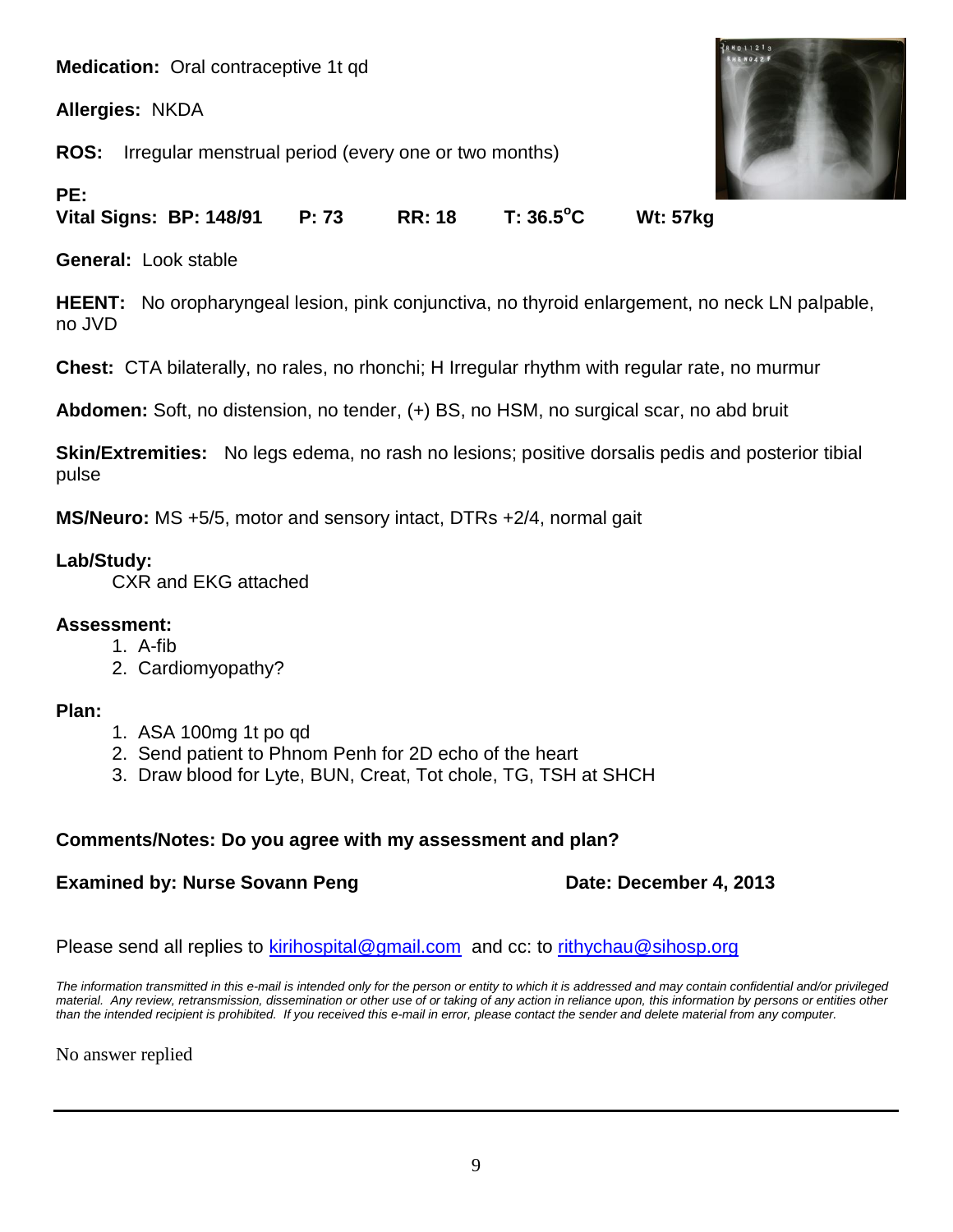From: **Hospital Rattanakiri Referral** <kirihospital@gmail.com>

Date: Wed, Dec 4, 2013 at 5:09 PM Subject: Rattanakiri Telemedicine clinic December 2013, Case#5, CP#RK00438, 1M To: Joseph Kvedar <jkvedar@partners.org>, Rithy Chau <rithychau@sihosp.org>, Kruy Lim <kruylim@yahoo.com>, "Kathleen M. Kelleher" <kfiamma@partners.org>, "Paul J. M.D. Heinzelmann" <paul.heinzelmann@gmail.com> Cc: Bernie Krisher <br/>berkrish@gmail.com>, Noun SoThero <thero@cambodiadaily.com>, Ed & Laurie Bachrach <lauriebachrach@yahoo.com>

Dear all,

This is case number 5, CP#RK00438, 1M and photos.

Best regards, Polo/Sovann

# **Rattanakiri Provincial Hospital Telemedicine Clinic with Sihanouk Hospital Center of HOPE and Center for Connected Health**



**Patient: CP#RK00438, 1M (Village IV, Kachagn, Banlung)** 

**Chief Complaint:** Skin rash x 5 days

**HPI:** 1M was brought from orphanage by caretaker complaining of skin rash which first appeared as vesicle lesion then he scratched and crust lesion occurred with itchy, no fever, no pustule, no chemical contact. He has not received any oral or cream application treatment.

**PMH/SH:** Unremarkable

**Family Hx:** No other family member with skin lesion

**Medication:** None

**Allergies:** NKDA

**ROS:** Unremarkable

**PE:**

**Vital Signs: BP: / P: 104 RR: 20 T: 36.5<sup>o</sup>C Wt: 8kg** 



**HEENT:** Unremarkable

**Chest:** CTA bilaterally, no rales, no rhonchi; Heart RRR, no murmur



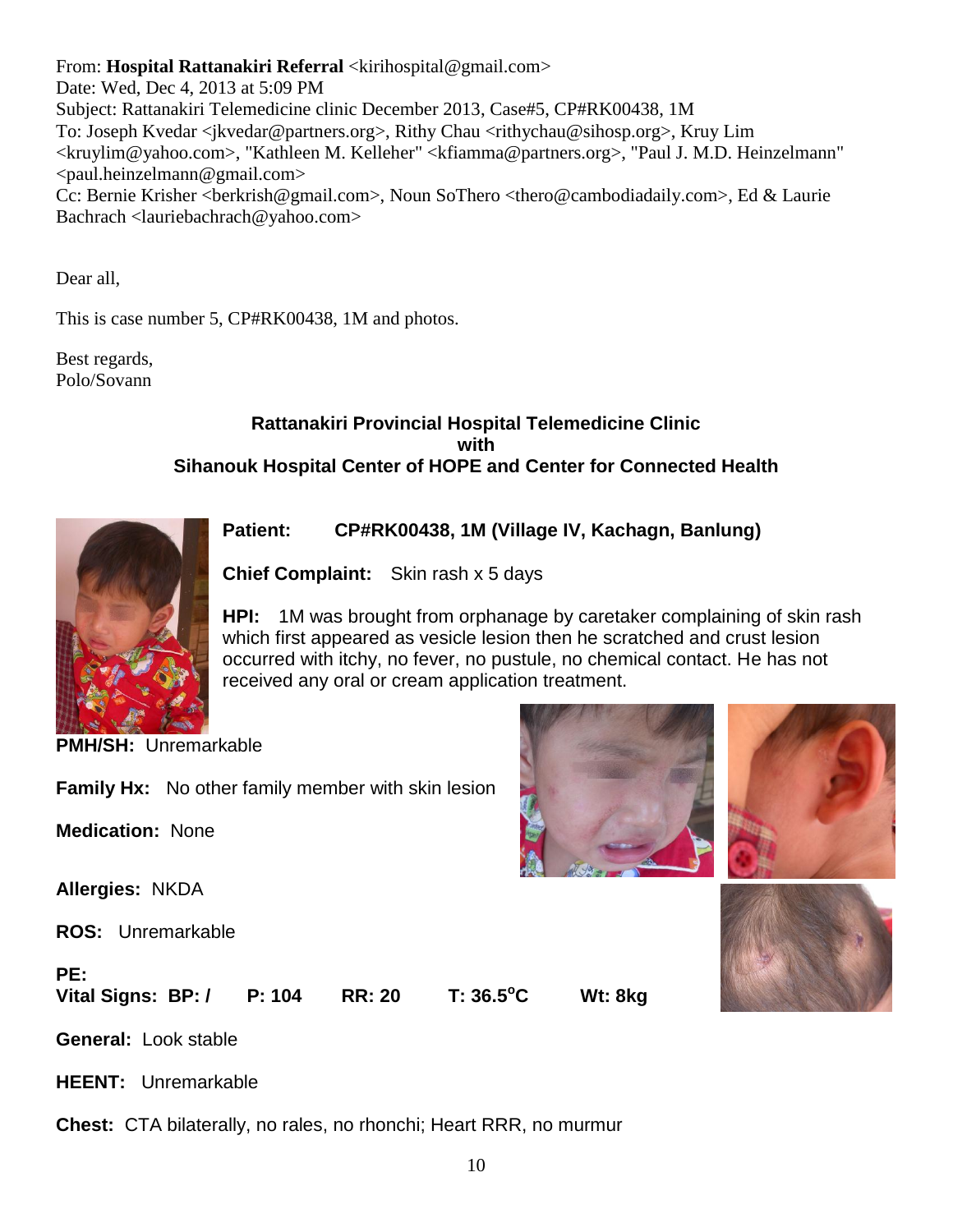**Abdomen:** Soft, no distension, no tender, (+) BS, no HSM

**Skin:** Dry and scaly lesión on the face, ear; crust lesion on the head and foot (see photos)

**MS/Neuro:** Unremarkable

**Lab/Study:** None

# **Assessment:**

- 1. Eczema?
- 2. Impetigo?
- 3. Furoncle

# **Plan:**

- 1. Augmentin 642.9mg/5cc 2.5cc bid for 5d
- 2. Ibuprofen 50mg/1.25cc 2cc bid
- 3. Bacitracin Zinc cream apply bid on lesion

# **Comments/Notes: Do you agree with my assessment and plan?**

# **Examined by: Nurse Sovann Peng Date: December 4, 2013**

Please send all replies to [kirihospital@gmail.com](mailto:kirihospital@gmail.com) and cc: to [rithychau@sihosp.org](mailto:rithychau@sihosp.org)

*The information transmitted in this e-mail is intended only for the person or entity to which it is addressed and may contain confidential and/or privileged material. Any review, retransmission, dissemination or other use of or taking of any action in reliance upon, this information by persons or entities other than the intended recipient is prohibited. If you received this e-mail in error, please contact the sender and delete material from any computer.*

No answer replied

# From: **Hospital Rattanakiri Referral** <kirihospital@gmail.com>

Date: Wed, Dec 4, 2013 at 5:11 PM Subject: Rattanakiri Telemedicine Clinic December 2013, Case#6, TV#RK00439, 5M To: Rithy Chau <rithychau@sihosp.org>, Kruy Lim <kruylim@yahoo.com>, "Kathleen M. Kelleher" <kfiamma@partners.org>, "Paul J. M.D. Heinzelmann" <paul.heinzelmann@gmail.com>, Joseph Kvedar <jkvedar@partners.org> Cc: Bernie Krisher <br/>berkrish@gmail.com>, Noun SoThero <thero@cambodiadaily.com>, Ed & Laurie

Bachrach <lauriebachrach@yahoo.com>

Dear all,

This is case number 6, TV#RK00439, 5M and photos.

Best regards, Polo/Sovann

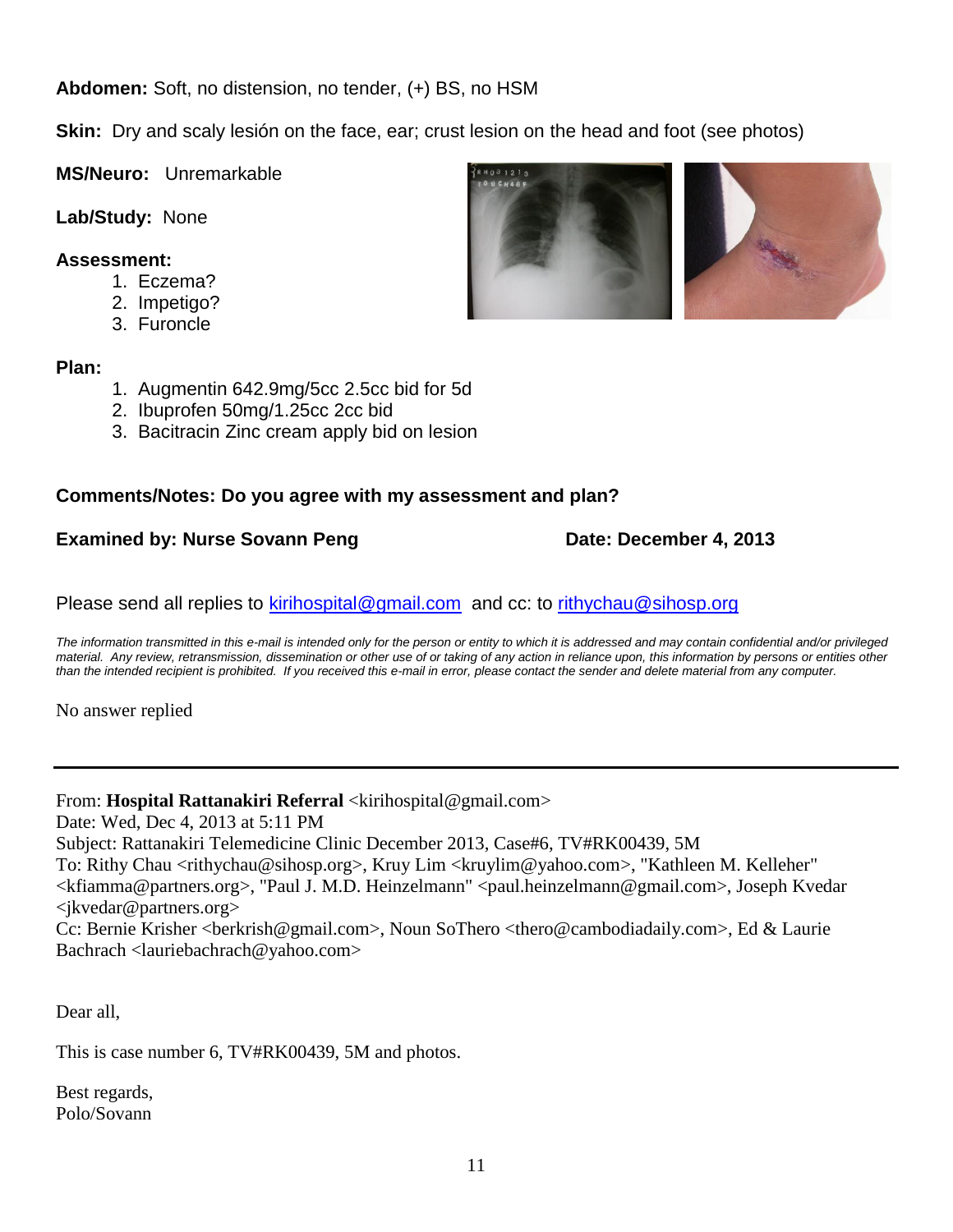# **Rattanakiri Provincial Hospital Telemedicine Clinic with Sihanouk Hospital Center of HOPE and Center for Connected Health**



# **Patient: TV#RK00439, 5M (Village IV, Kachagn, Banlung)**

**Chief Complaint:** Skin rash x 5 years

**HPI:** 5M is the older brother of two siblings brought from orphanage by caretaker complaining of skin rash which occurred when he was 3 months old. The rash appeared with dry and scaly skin (fish scale) and became worse during period of

November to January. Previously, both siblings were brought to Kuntha Bopha pediatric hospital in Phnom Penh and treated with some oral and cream application (unknown name) then the rash got better but it has appeared again and again. He was brought to live in orphanage due to low-economic family status.

**PMH/SH:** Unremarkable

**Family Hx:** Brother with same character of skin lesion, No other family member with skin lesion

**Medication:** None

**Allergies:** NKDA

**PE:**

**ROS:** no fever, no cough, no weight loss

**Vital Signs: BP: / P: 102 RR: 20 T: 36.5<sup>o</sup>C Wt: 16kg** 



**General:** Look stable

**HEENT:** Unremarkable

**Chest:** CTA bilaterally, no rales, no rhonchi; Heart RRR, no murmur

**Abdomen:** Soft, no distension, no tender, (+) BS, no HSM

**Skin:** Generalized dry and scaly skin (fish scale) appearance, no vesicle, no pustule and spare on mid area of the back (see photos)

**MS/Neuro:** Unremarkable

**Lab/Study:** None

**Assessment:** 1. Ichthyosis

**Plan:**



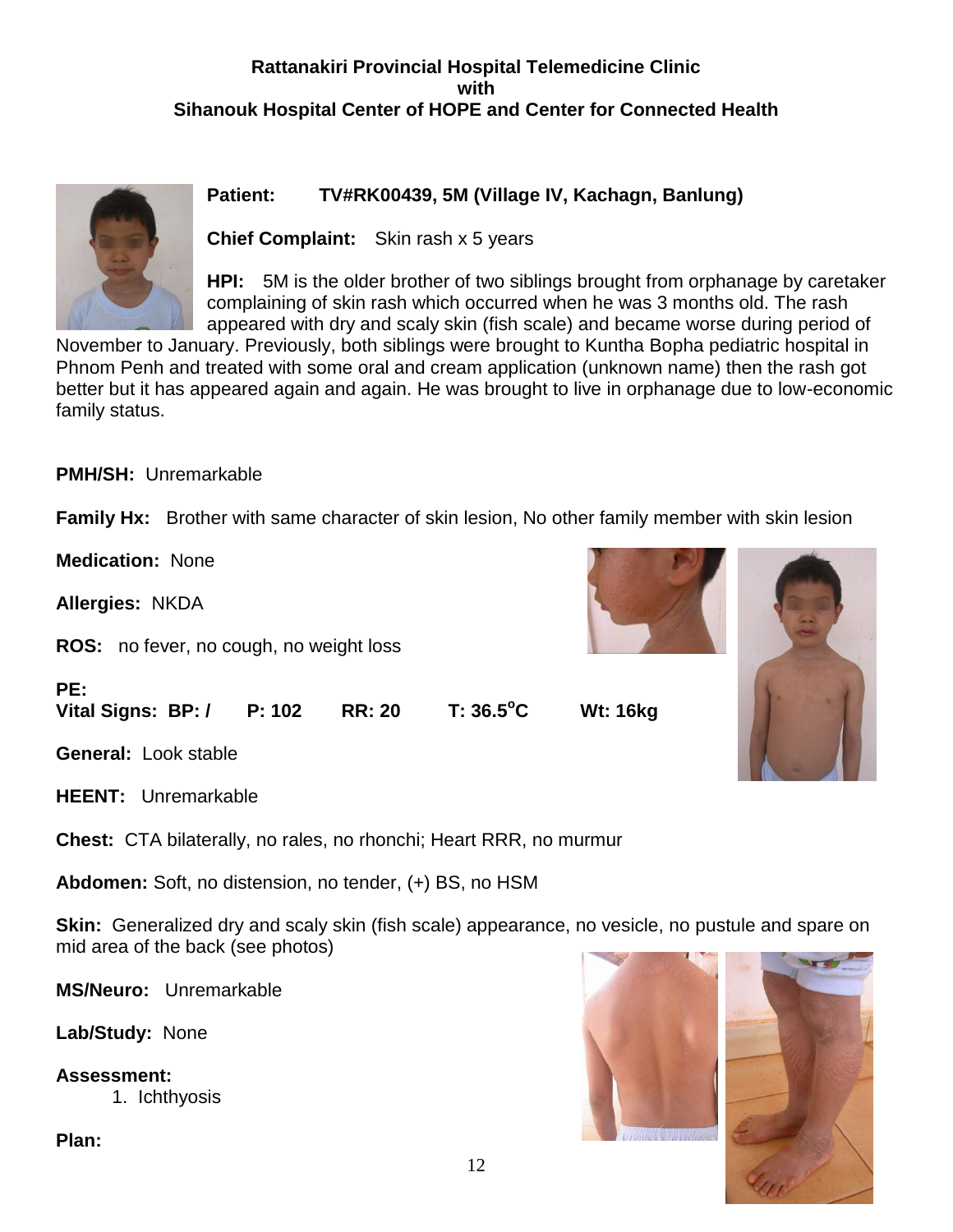- 1. Whitfied application on lesion twice daily
- 2. Skin nourishing moisturizing lotion (Lubriderm) apply bid
- 3. Xango powder mixed with water drink twice daily

# **Comments/Notes: Do you agree with my assessment and plan?**

# **Examined by: Nurse Sovann Peng Date: December 4, 2013**

Please send all replies to [kirihospital@gmail.com](mailto:kirihospital@gmail.com) and cc: to [rithychau@sihosp.org](mailto:rithychau@sihosp.org)

*The information transmitted in this e-mail is intended only for the person or entity to which it is addressed and may contain confidential and/or privileged*  material. Any review, retransmission, dissemination or other use of or taking of any action in reliance upon, this information by persons or entities other *than the intended recipient is prohibited. If you received this e-mail in error, please contact the sender and delete material from any computer.*

No answer replied

From: **Hospital Rattanakiri Referral** <kirihospital@gmail.com>

Date: Wed, Dec 4, 2013 at 5:15 PM

Subject: Rattanakiri Telemedicine clinic December 2013, Case#7, TV#RK00440, 3M

To: Kruy Lim <kruylim@yahoo.com>, "Kathleen M. Kelleher" <kfiamma@partners.org>, "Paul J. M.D. Heinzelmann" <paul.heinzelmann@gmail.com>, Joseph Kvedar <ikvedar@partners.org>, Rithy Chau  $\langle$ rithychau@sihosp.org $>$ 

Cc: Bernie Krisher <br/> <br/>berkrish@gmail.com>, Noun SoThero <thero@cambodiadaily.com>, Ed & Laurie Bachrach <lauriebachrach@yahoo.com>

Dear all,

This is the last case of Rattanakiri Telemedicine clinic December 2013, case number 7, TV#RK00440, 3M and photos. Please reply to the cases before Thursday afternoon when the patients will come to receive treatment or referral.

Thank you very much for your cooperation and support in this project.

Best regards, Polo/Sovann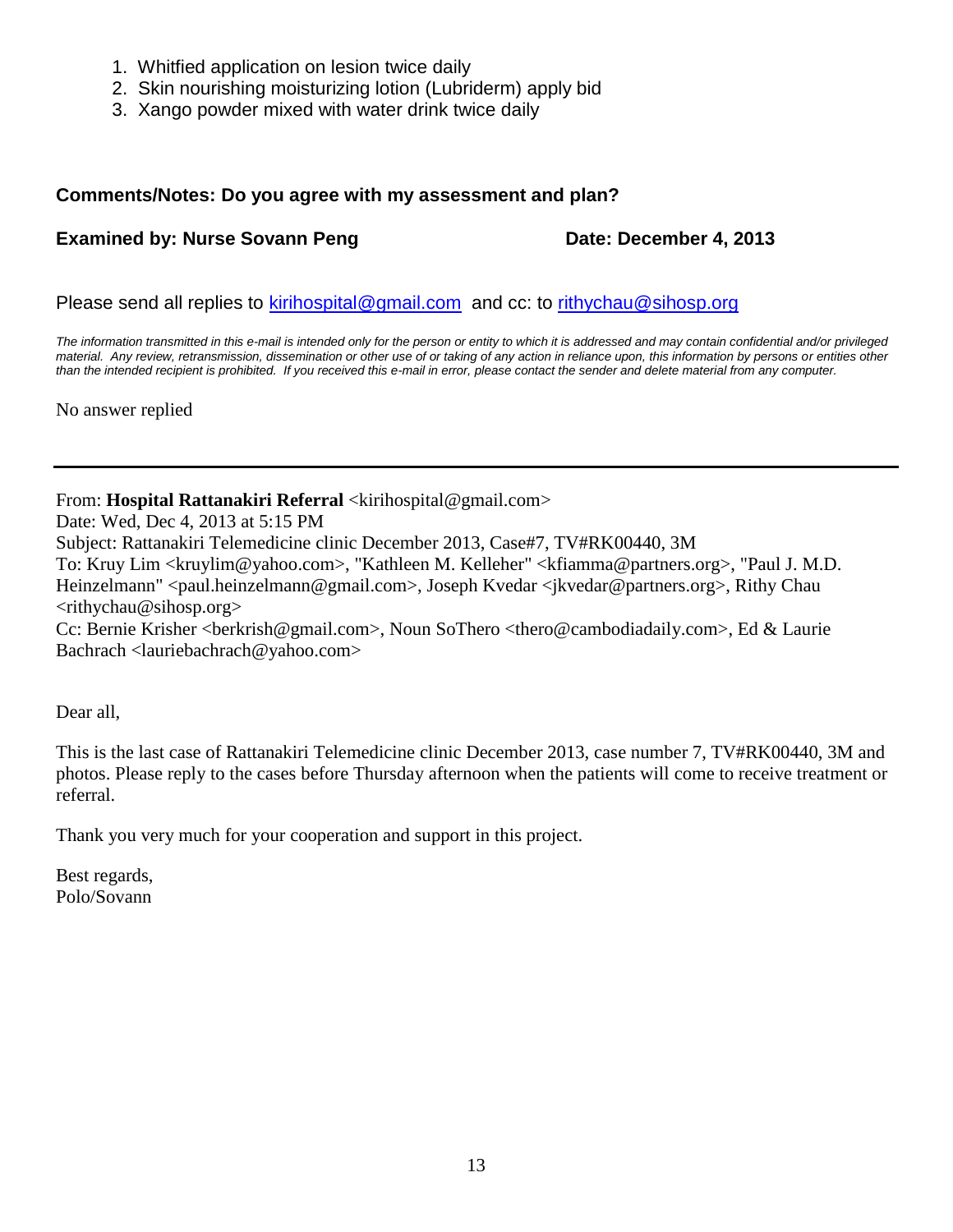# **Rattanakiri Provincial Hospital Telemedicine Clinic with Sihanouk Hospital Center of HOPE and Center for Connected Health**



# **Patient: TV#RK00440, 3M (Village IV, Kachagn, Banlung)**

**Chief Complaint:** Skin rash x 3 years

**HPI:** 3M is the younger brother of two siblings brought from orphanage by caretaker complaining of skin rash which occurred when he was 3 months old. The rash appeared with dry and scaly skin (fish scale) and became worse during period of November to January. Previously, both siblings were brought to Kuntha Bopha

pediatric hospital in Phnom Penh and treated with some oral and cream application (unknown name) then the rash got better but it has appeared again and again. He was brought to live in orphanage due to low-economic family status.

**PMH/SH:** Unremarkable

**Family Hx:** Brother with same character of skin lesion, no other family member with skin lesion

**Medication:** None

**Allergies:** NKDA

**ROS:** no fever, no cough, no weight loss



| PE:                       |               |           |                 |
|---------------------------|---------------|-----------|-----------------|
| Vital Signs: BP: / P: 106 | <b>RR: 20</b> | T: 36.5°C | <b>Wt: 14kg</b> |

**General:** Look stable

**HEENT:** Unremarkable

**Chest:** CTA bilaterally, no rales, no rhonchi; Heart RRR, no murmur

**Abdomen:** Soft, no distension, no tender, (+) BS, no HSM

**Skin:** Generalized dry and scaly skin (fish scale) appearance, no vesicle, no pustule and spare on mid area of the back (see photos)

**MS/Neuro:** Unremarkable

**Lab/Study:** None

**Assessment:**

1. Ichthyosis

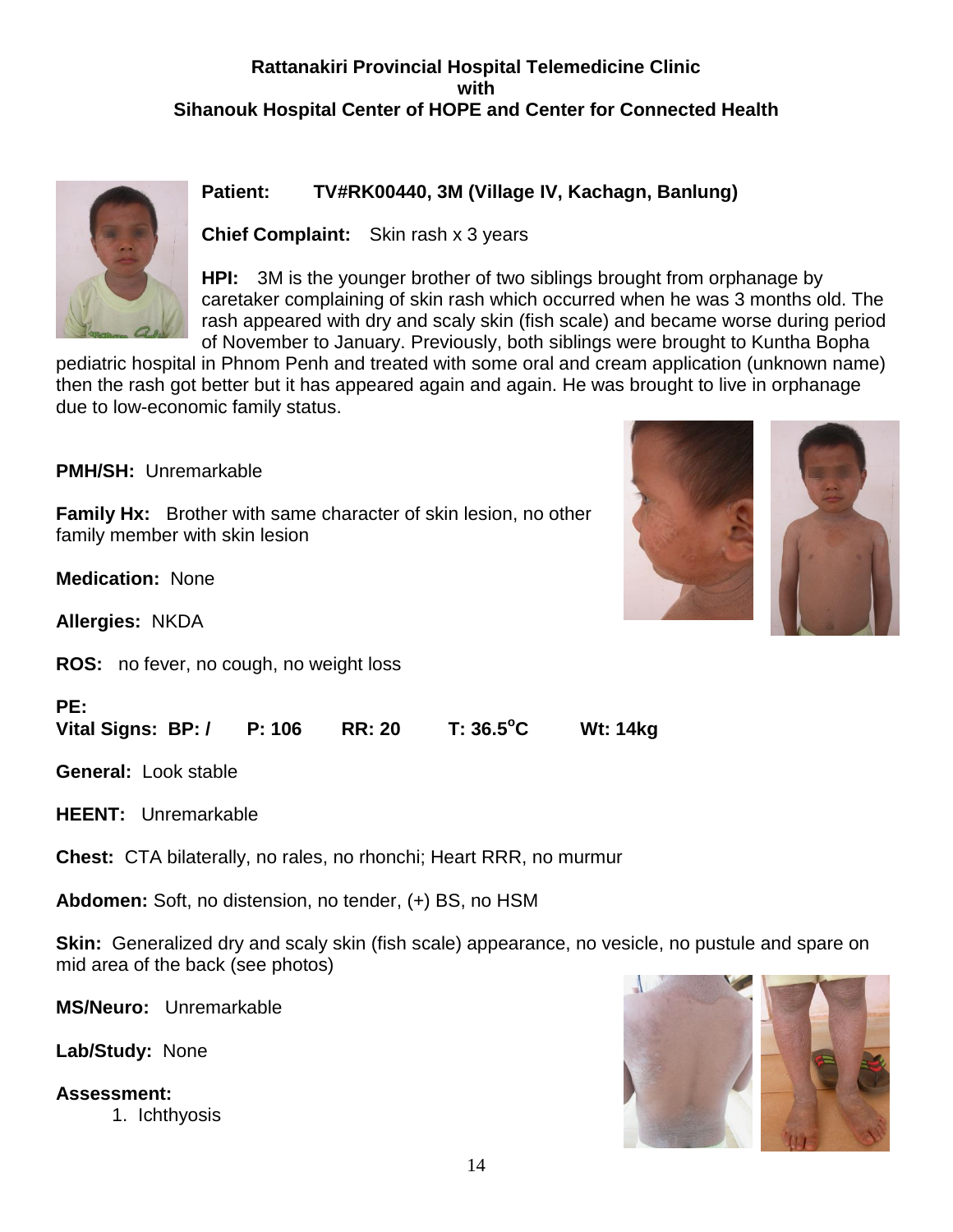# **Plan:**

- 1. Whitfied application on lesion twice daily
- 2. Skin nourishing moisturizing lotion (Lubriderm) apply bid
- 3. Xango powder mixed with water drink twice daily

# **Comments/Notes: Do you agree with my assessment and plan?**

# **Examined by: Nurse Sovann Peng Date: December 4, 2013**

Please send all replies to [kirihospital@gmail.com](mailto:kirihospital@gmail.com) and cc: to [rithychau@sihosp.org](mailto:rithychau@sihosp.org)

*The information transmitted in this e-mail is intended only for the person or entity to which it is addressed and may contain confidential and/or privileged material. Any review, retransmission, dissemination or other use of or taking of any action in reliance upon, this information by persons or entities other than the intended recipient is prohibited. If you received this e-mail in error, please contact the sender and delete material from any computer.*

No answer replied

From: Hospital Rattanakiri Referral <kirihospital@gmail.com> Date: Fri, Dec 6, 2013 at 9:31 PM Subject: Case reply for Rattanakiri Telemedicine in December 2013 To: "Kathleen M. Kelleher" <kfiamma@partners.org> Cc: Rithy Chau <rithychau@sihosp.org>

Dear Kathy,

I would like to inform you that I have just received reply to one case (Case#2) and there are six remaining.

Best regards, Sovann

# **Thursday, December 5, 2013**

# **Follow-up Report for Rattanakiri TM Clinic**

There were 7 new patients seen during this month TM clinic at Rattanakiri Referral Hospital (RRH). The data of 7 cases was transmitted and received replies from both Phnom Penh and Boston, and other 28 patients came for brief consult and refill medication only, and other 20 new patients seen by PA Rithy for minor problem without sending data. Per advice sent by Partners in Boston and Phnom Penh Sihanouk Hospital Center of HOPE as well as advices from PA Rithy on site, the following patients were managed and treated per local staff:

[Please note that in general the practice of dispensing medications at RRH for all patients is usually limited to a maximum of 7 days treatment with expectation of patients to return for another week of supplies if needed be. This practice allows clinicians to monitor patient compliance to taking medications and to follow up on drug side effects, changing of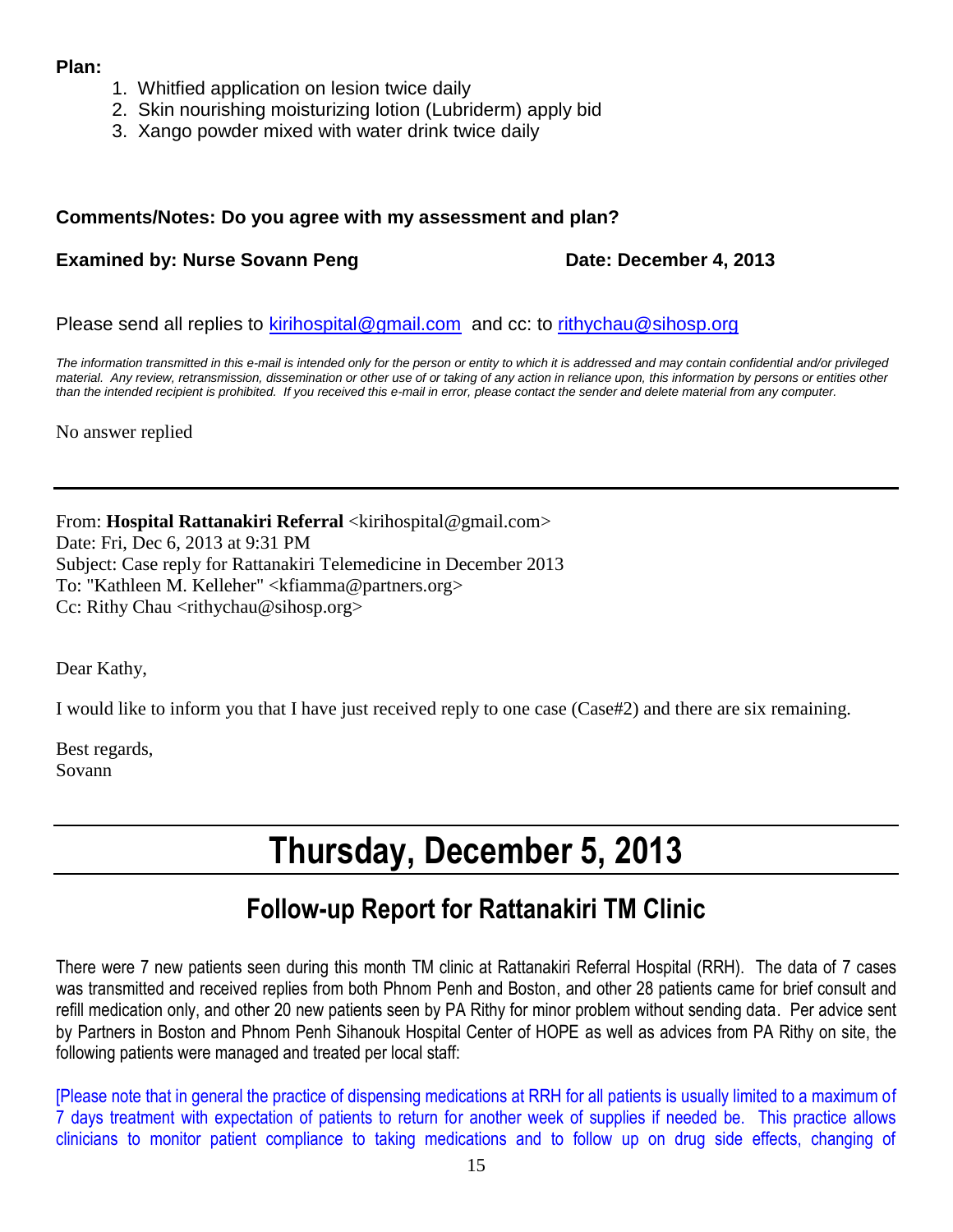medications, new arising symptoms especially in patients who live away from the town of Banlung and/or illiterate. Nearly all medications and some lab tests not available/done at RRH are provided by SHCH to TM patients at no cost]

# **Treatment Plan for Rattanakiri TM Clinic December 2013**

# **1. EK#RK00434, 62F (Sayos Village, Kaleng, Lumphatt)**

**Diagnosis:**

- 1. Bradycardia
- 2. HTN

#### **Treatment:**

- 1. Stop Propranolol and start HCTZ 25mg 1t po qd (#70)
- 2. Draw blood for Lyte, BUN, Creat, Tot chole, TG at SHCH

# **Lab result on December 6, 2013**

| Na                | $=137$  | $[135 - 145]$          |
|-------------------|---------|------------------------|
| K.                | $= 3.3$ | $[3.5 - 5.0]$          |
| СI                | =95     | $[95 - 110]$           |
| <b>BUN</b>        | $=3.6$  | $\left[ < 8.3 \right]$ |
| Creat             | $= 57$  | $[44 - 80]$            |
| $T.$ Chol = $5.2$ |         | $[-5.7]$               |
| TG a              | $=1.8$  | $[-1.71]$              |
|                   |         |                        |

#### **2. NM#RK00435, 75F (Thmey Village, Labansirk, Banlung) Diagnosis:**

- 1. Epilepsy/Grandmal seizure
- 2. HTN

# **Treatment:**

- 1. Phenytoin 100mg 1t po qd (#70)
- 2. HCTZ 25mg 1t po qd (#70)
- 3. Draw blood for Lyte, BUN, Creat, Calcium, Mg2+, Transaminase at SHCH

# **Lab result on December 6, 2013**

| Na         | $=134$  | [135 - 145]     |
|------------|---------|-----------------|
| ĸ          | $=4.0$  | $[3.5 - 5.0]$   |
| СI         | $= 96$  | $[95 - 110]$    |
| <b>BUN</b> | $=3.7$  | [<8.3]          |
| Creat      | $=68$   | $[44 - 80]$     |
| Ca2+       | $=1.16$ | $[1.12 - 1.32]$ |
| $Mq2+$     | $=0.92$ | $[0.66 - 1.07]$ |
| AST        | $=49$   | $[-1.71]$       |
| ALT        | =31     | $[38 - 54]$     |
|            |         |                 |

#### **3. CT#RK00436, 48F (Village I, Lamenh, Borkeo) Diagnosis:**

1. HTN

- 2. Psoriasis?
- 3. Tinea?

#### **Treatment:**

- 1. Captopril 25mg 1/2t po bid (buy)
- 2. Clotrimazole cream 1% apply bid (#2)
- 3. Fluocinonide cream 0.1% apply bid (#4)
- 4. Whitfield application bid
- 5. Do regular exercise and eat low fats diet
- 6. Draw blood for CBC, Lyte, Creat, Tot chole, TG, ESR at SHCH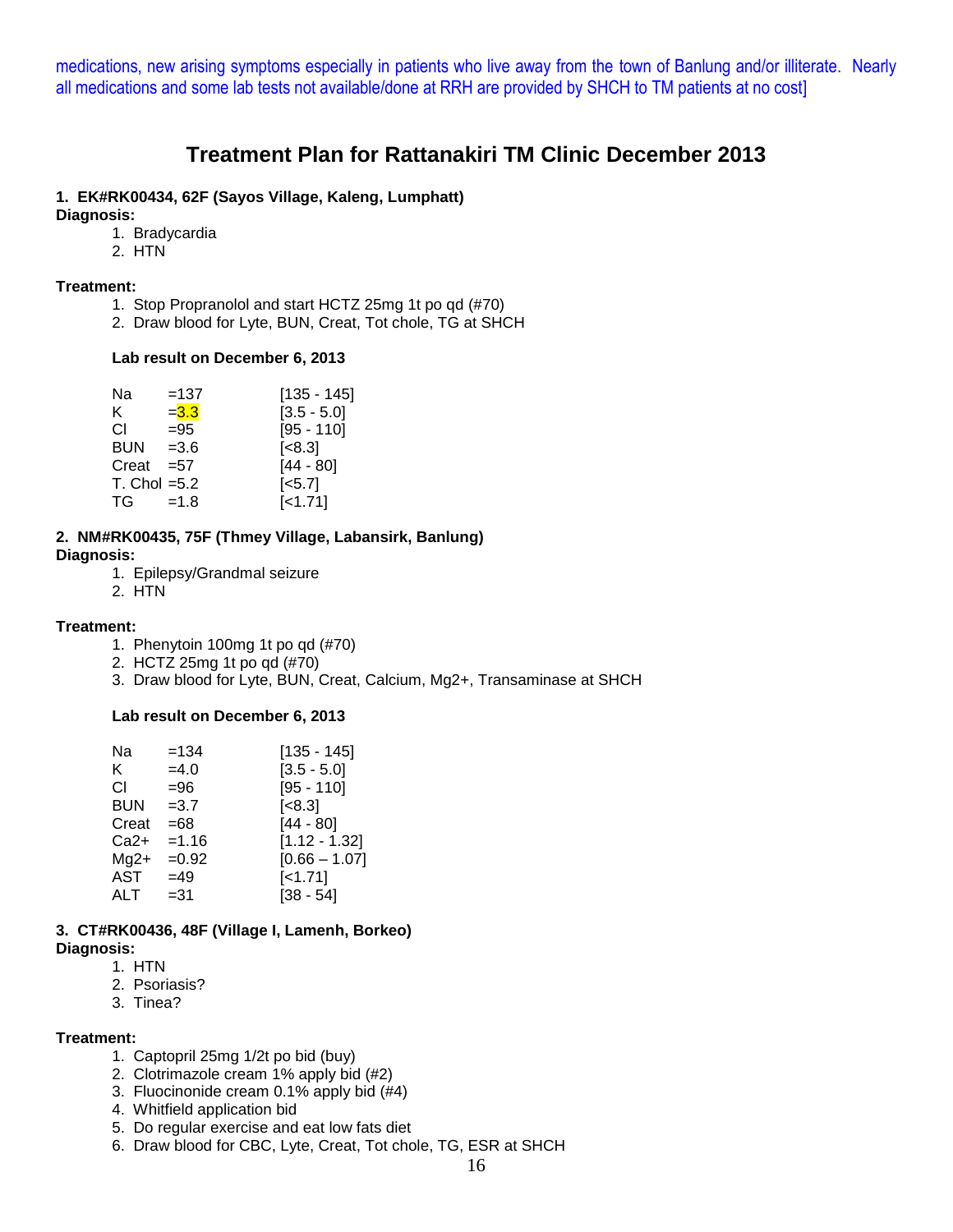#### **Lab result on December 6, 2013**

| <b>WBC</b><br><b>RBC</b><br>Hb<br>Ht<br><b>MCV</b><br><b>MCH</b><br>$MHCH = 30$<br>$P$ It | $= 8.6$<br>$= 6.1$<br>$=13.0$<br>$=43$<br>$= 71$<br>$=21$<br>$=327$ | $[4 - 11 \times 10^9 / L]$<br>$[3.9 - 5.5x10^{12}/L]$<br>$[12.0 - 15.0g/dL]$<br>$[35 - 47\%]$<br>$[80 - 100$ fl]<br>$[25 - 35pq]$<br>$[30 - 37\%]$<br>$[150 - 450 \times 10^9/\text{L}]$ | Na<br>K<br>СI<br>Creat<br>T. Chol $=7.4$<br>TG | $=136$<br>$=4.0$<br>$= 97$<br>$=66$<br>$=1.7$ | $[135 - 145]$<br>$[3.5 - 5.0]$<br>$[95 - 110]$<br>[44 - 80]<br>$\left[ <5.7 \right]$<br>$[-1.71]$ |
|-------------------------------------------------------------------------------------------|---------------------------------------------------------------------|------------------------------------------------------------------------------------------------------------------------------------------------------------------------------------------|------------------------------------------------|-----------------------------------------------|---------------------------------------------------------------------------------------------------|
| Lymph $=2.4$                                                                              |                                                                     | $[0.7 - 4.4x10^9/L]$                                                                                                                                                                     |                                                |                                               |                                                                                                   |
| <b>ESR</b>                                                                                | $=6$                                                                | $[0 - 25]$                                                                                                                                                                               |                                                |                                               |                                                                                                   |

#### **Recommendation after lab test resulted:** Add Simvastatin 20mg 1t po qhs

# **4. KK#RK00437, 42F (Village IV, Kachagn, Banlung)**

**Diagnosis:**

1. A-fib 2. Cardiomyopathy?

#### **Treatment:**

- 1. ASA 100mg 1t po qd
- 2. Send patient to Phnom Penh for 2D echo of the heart
- 3. Draw blood for Lyte, BUN, Creat, Tot chole, TG, TSH at SHCH

**Note:** Patient did not come for treatment in following day

#### **5. CP#RK00438, 1M (Village IV, Kachagn, Banlung) Diagnosis:**

- 1. Eczema?
- 2. Impetigo?
- 3. Furoncle

#### **Treatment:**

- 1. Augmentin 642.9mg/5cc 2.5cc bid for 5d (#2)
- 2. Ibuprofen 50mg/1.25cc 2cc bid (#1)
- 3. Bacitracin Zinc cream apply bid on lesion (#1)

#### **6. TV#RK00439, 5M (Village IV, Kachagn, Banlung) Diagnosis:**

1. Ichthyosis

#### **Treatment:**

- 1. Whitfied application on lesion twice daily
- 2. Skin nourishing moisturizing lotion (Lubriderm) apply bid (#1)
- 3. Xango powder mixed with water drink twice daily (#1)

#### **7. TV#RK00440, 3M (Village IV, Kachagn, Banlung) Diagnosis:**

1. Ichthyosis

#### **Treatment:**

- 1. Whitfied application on lesion twice daily
- 2. Skin nourishing moisturizing lotion (Lubriderm) apply bid (#1)
- 3. Xango powder mixed with water drink twice daily (#1)

# **Patients who come for brief consult and refill medicine**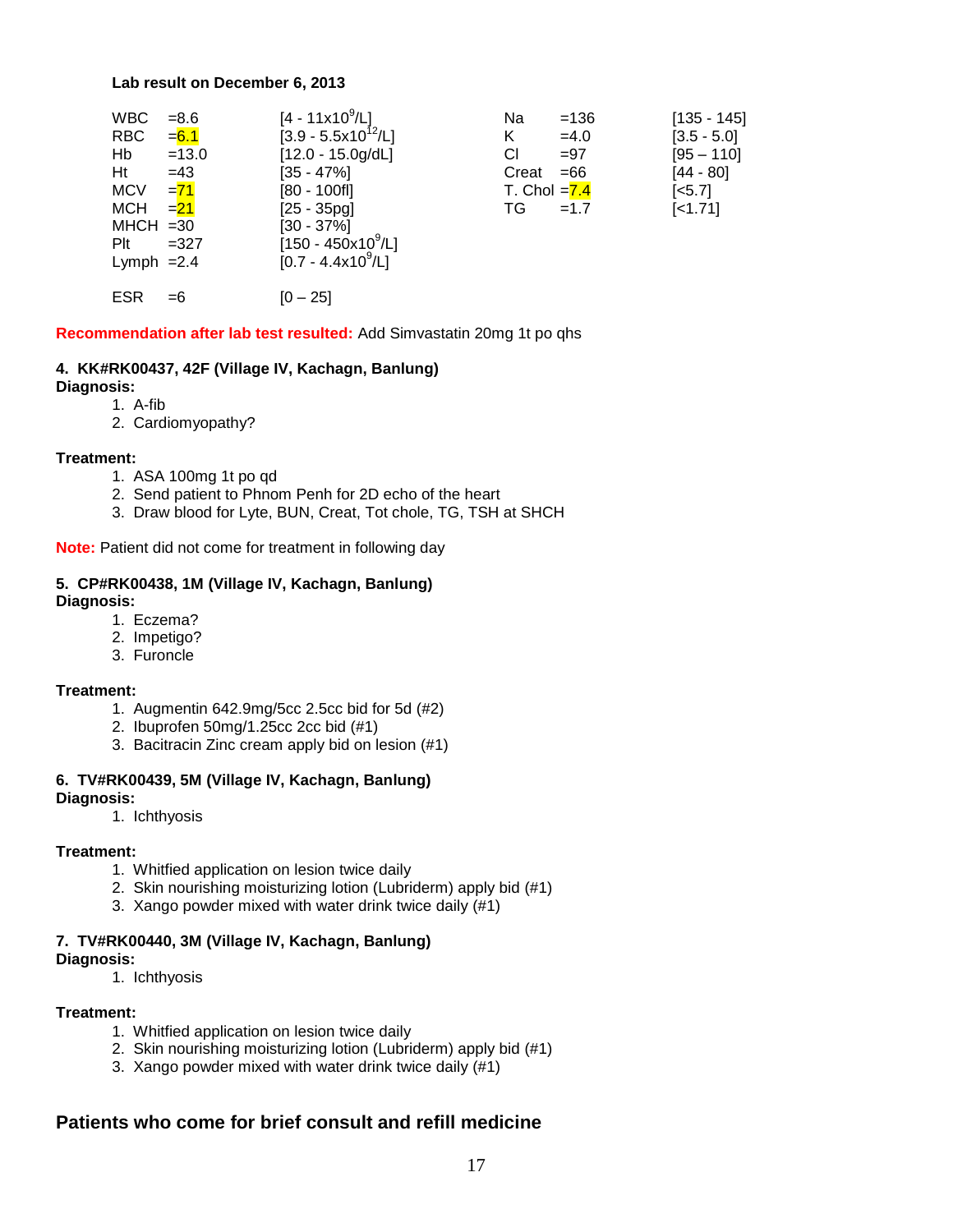# **1. KY#RK00069, 65F (Village III)**

# **Diagnosis:**

1. DMII with PNP

# **Treatment:**

- 1. Glibenclamide 5mg 2t po bid (buy)
- 2. Metformin 500mg 3t po qAM, 2t po qPM (buy)
- 3. Captopril 25mg 1/2t po bid (buy)
- 4. ASA 100mg 1t po qd (buy)
- 5. Amitriptylin 25mg 1/4t po qhs (buy)
- 6. Draw blood for Creat, Glucose, HbA1C, and TSH at SHCH

# **Lab result on December 6, 2013**

| Gluc = <del>13.7</del> |                 | $[4.1 - 6.1]$   |
|------------------------|-----------------|-----------------|
|                        | $HbA1C = 10.80$ | $[4.8 - 5.9]$   |
| $Creat = 55$           |                 | $[44 - 80]$     |
| TSH                    | $=1.55$         | $[0.27 - 4.20]$ |
|                        |                 |                 |

# **2. EB#RK00078, 41F (Village IV), KON MOM**

- **Diagnosis:**
	- 1. CHF 2. Incompleted RBBB
	-

# **Treatment:**

- 1. Captopril 25mg 1/2t po qd (buy)
- 2. Digoxin 0.25mg 1t po qd (#70)
- 3. Spironolactone 25mg 1t po bid (#120)

#### **3. SP#RK00081, 58F (Village III, LBS) Diagnosis:**

- 1. HTN
- 2. DMII
- 3. Liver cirrhosis (Hepatitis C)

# **Treatment:**

- 1. Metformin 500mg 1t po bid (#60)
- 2. Amlodipine 5mg 2t po qd (#60)
- 3. Spironolactone 25mg 1t po bid (#120)
- 4. Propranolol 40mg 1/4t po bid (#30)

# **4. OT#RK00155, 52F (Bor Keo)**

# **Diagnosis:**

- 1. HTN
- 2. DMII

# **Treatment:**

- 1. Metformin 500mg 2t po bid (#100)
- 2. Captopril 25mg 1t po bid (#buy)
- 3. Atenolol 50mg 1/2t po bid (#60)
- 4. ASA 100mg 1t po qd (#60)
- 5. Amitriptylin 25mg 1/2t po qhs (#30)
- 6. Insulin NPH 23UI qAM and 8UI qPM (buy)
- 7. Draw blood for Creat, Glucose, HbA1C at SHCH
- 8. Refer to SHCH for further evaluation and management

# **Lab result on December 6, 2013**

| Gluc $=10.1$    | $[4.1 - 6.1]$ |
|-----------------|---------------|
| $HbA1C = 12.79$ | $[4.8 - 5.9]$ |
| $Creat = 56$    | $[44 - 80]$   |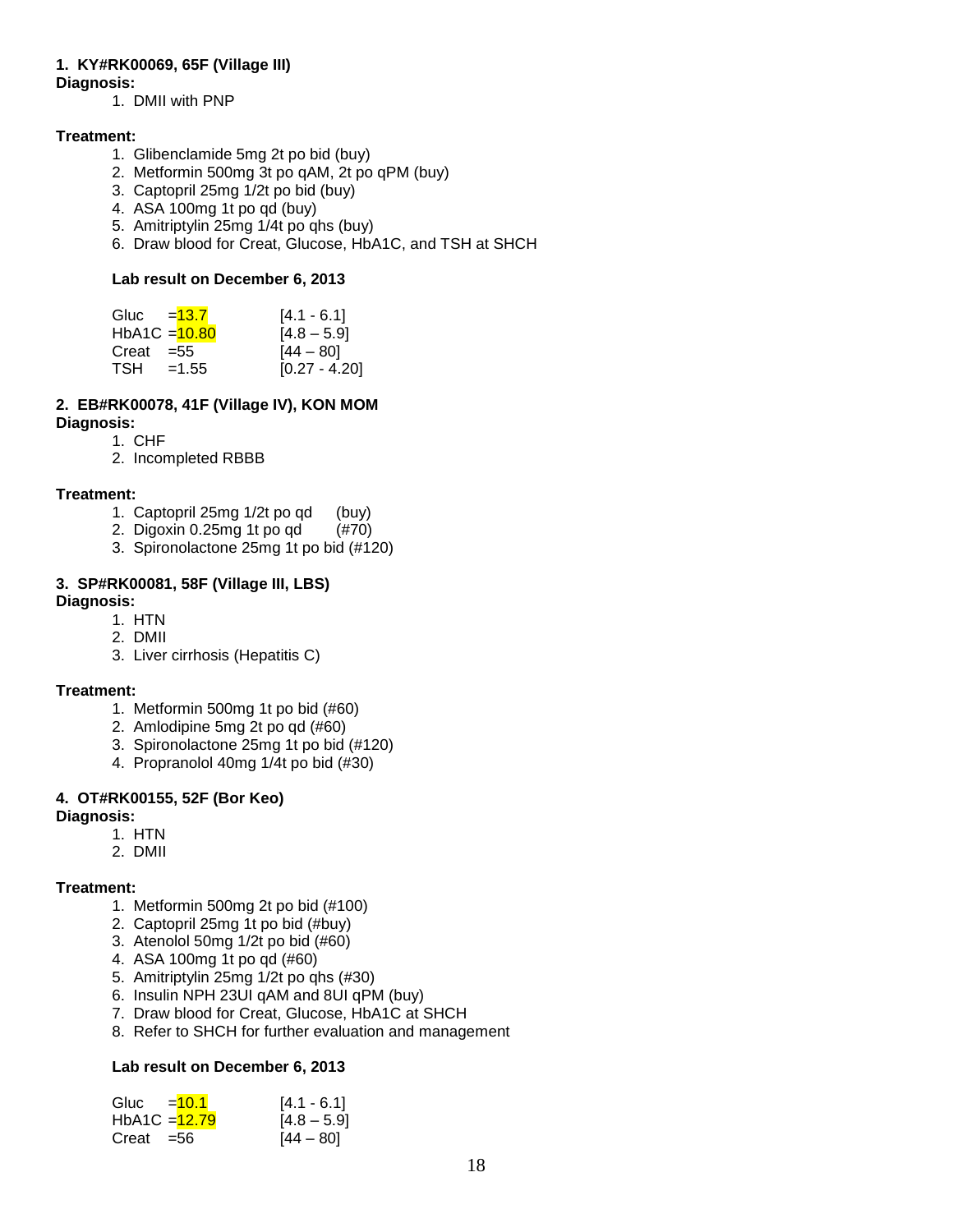#### **5. SV#RK00256, 49M (Village I) Diagnosis:**

1. DMII

- 2. HTN
- 

# **Treatment:**

- 1. Glibenclamide 5mg 2t po bid (#120)
- 2. Metformin 500mg 3t qAM and 2t qPM (#100)
- 3. Pioglitazone 15mg 1t po qd (buy)
- 4. Captopril 25mg 1t po bid (buy)

# **6. KC#RK00260, 50F (Village V)**

# **Diagnosis:**

1. DMII

# **Treatment:**

- 1. Metformin 500mg 1t po bid (#80)
- 2. Captopril 25mg 1/4t po bid (buy)
- 3. Draw blood for Glucose, Creat, and HbA1C at SHCH

# **Lab result on December 6, 2013**

| Creat          | $=62$ | [44 - 80]     |
|----------------|-------|---------------|
| Gluc = $6.7$   |       | $[4.1 - 6.1]$ |
| $HbA1C = 7.20$ |       | $[4.8 - 5.9]$ |

# **7. VC#RK00268, 70M (Bey Srok Village)**

**Diagnosis:** 

- 1. DMII
- 2. HTN

# **Treatment:**

- 1. Metformin 500mg 3t po qAM and 2t qPM (buy)
- 2. Glibenclamide 5mg 2t po bid (buy)
- 3. Pioglitazone 15mg 1t po qd (buy)
- 4. Captopril 25mg 1/2t po bid (buy)
- 5. ASA 100mg 1t po qd (buy)
- 6. Draw blood for Creat, Glucose and HbA1C at SHCH

# **Lab result on December 6, 2013**

| Gluc $=9.3$   | $[4.1 - 6.1]$ |
|---------------|---------------|
| HbA1C = 10.25 | $[4.8 - 5.9]$ |
| $Creat = 89$  | $[53 - 97]$   |

# **8. SS#RK00299, 50F (Thmey Village)**

# **Diagnosis:**

- 1. DMII
- 2. HTN

# **Treatment:**

- 1. Glibenclamide 5mg 1t po bid (#120)
- 2. Metformin 500mg 2t po bid (#100)
- 3. Pioglitazone 15mg 1t po qd (#70)
- 4. Captopril 25mg 1/2 tab bid (buy)
- 5. Amlodipine 5mg 1t po qd (#60)
- 6. ASA 100mg 1t po qd (#60)
- 7. Draw blood for Creat, Glucose, HbA1C at SHCH

# **Lab result on December 6, 2013**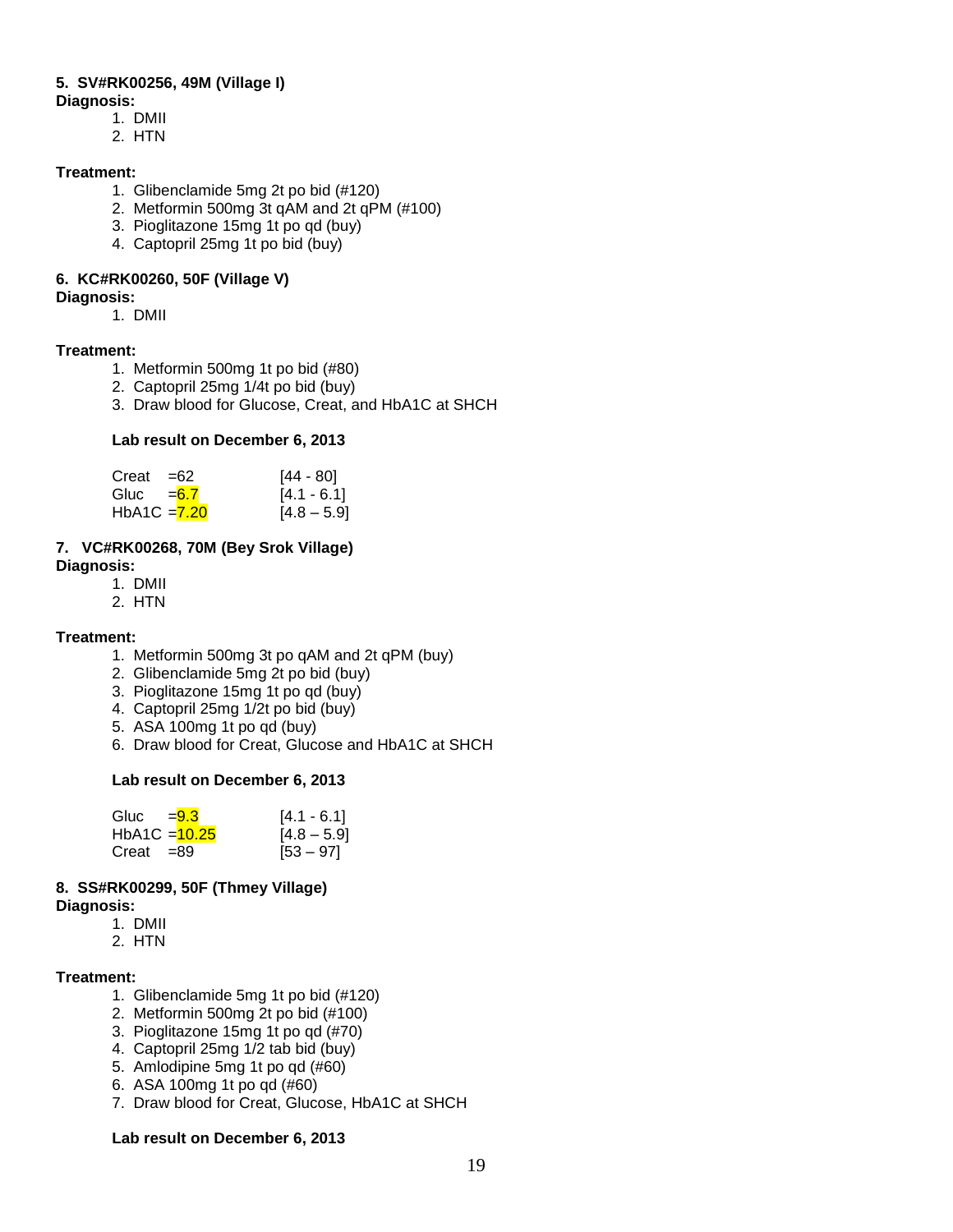| Gluc $=21.6$    | $[4.1 - 6.1]$ |
|-----------------|---------------|
| $HbA1C = 10.48$ | $[4.8 - 5.9]$ |
| $Creat = 61$    | $[44 - 80]$   |

# **9. SH#RK00311, 60F (Dey Lor Village)**

#### **Diagnosis:**

- 1. DMII
- 2. Dilated Cardiomyopathy

#### **Treatment:**

- 1. Metformin 500mg 1t po bid (#100)
- 2. Glibenclamide 5mg 1t po bid (#120)
- 3. Amiodarone 200mg 1t po qd (buy)
- 4. Lorsartan Potassium 50mg 1t po qd (buy)
- 5. Furosemide 40mg 2t po qd (#120)
- 6. ASA 100mg 1t po qd (#60)
- 7. Draw blood for TG, Glucose, HbA1C and TSH at SHCH

#### **Lab result on December 6, 2013**

| Na             | $=136$  | $[135 - 145]$ |
|----------------|---------|---------------|
| K.             | $=4.4$  | $[3.5 - 5.0]$ |
| CL.            | $=98$   | $[95 - 110]$  |
| Gluc           | $= 8.6$ | $[4.1 - 6.1]$ |
| HbA1C $= 8.62$ |         | $[4.8 - 5.9]$ |

# **10. CT#RK00318, 33F (Village I)**

**Diagnosis:** 

1. DMII

#### **Treatment:**

- 1. Metformin 500mg 3t po qAM, 2t po qPM (#70)
- 2. Glibenclamide 5mg 1t po bid (#120)
- 3. Pioglitazone 15mg 1t po qd (buy)
- 4. Draw blood for Glucose, HbA1C at SHCH

# **Lab result on December 6, 2013**

| Gluc $=9.2$    | $[4.1 - 6.1]$ |
|----------------|---------------|
| $HbA1C = 9.92$ | $[4.8 - 5.9]$ |

#### **11. TK#RK00344, 59F (Thmey Village, Ban Lung) Diagnosis:**

1. DMII

# **Treatment:**

- 1. Metformin 500mg 1t po bid (#60)
- 2. Glipizide 5mg 1/2t po bid (#60)
- 3. Captopril 25mg 1/4t po bid (buy)
- 4. Draw blood for Glucose and HbA1C at SHCH

#### **Lab result on December 6, 2013**

| Gluc            | $=12.4$ | $[4.1 - 6.1]$ |
|-----------------|---------|---------------|
| $HbA1C = 10.18$ |         | $[4.8 - 5.9]$ |

# **Recommendation after lab test resulted:** Increase Metformin 500mg 2t po bid

**12. LV#RK00369, 56F (Village I, LBS) Diagnosis:**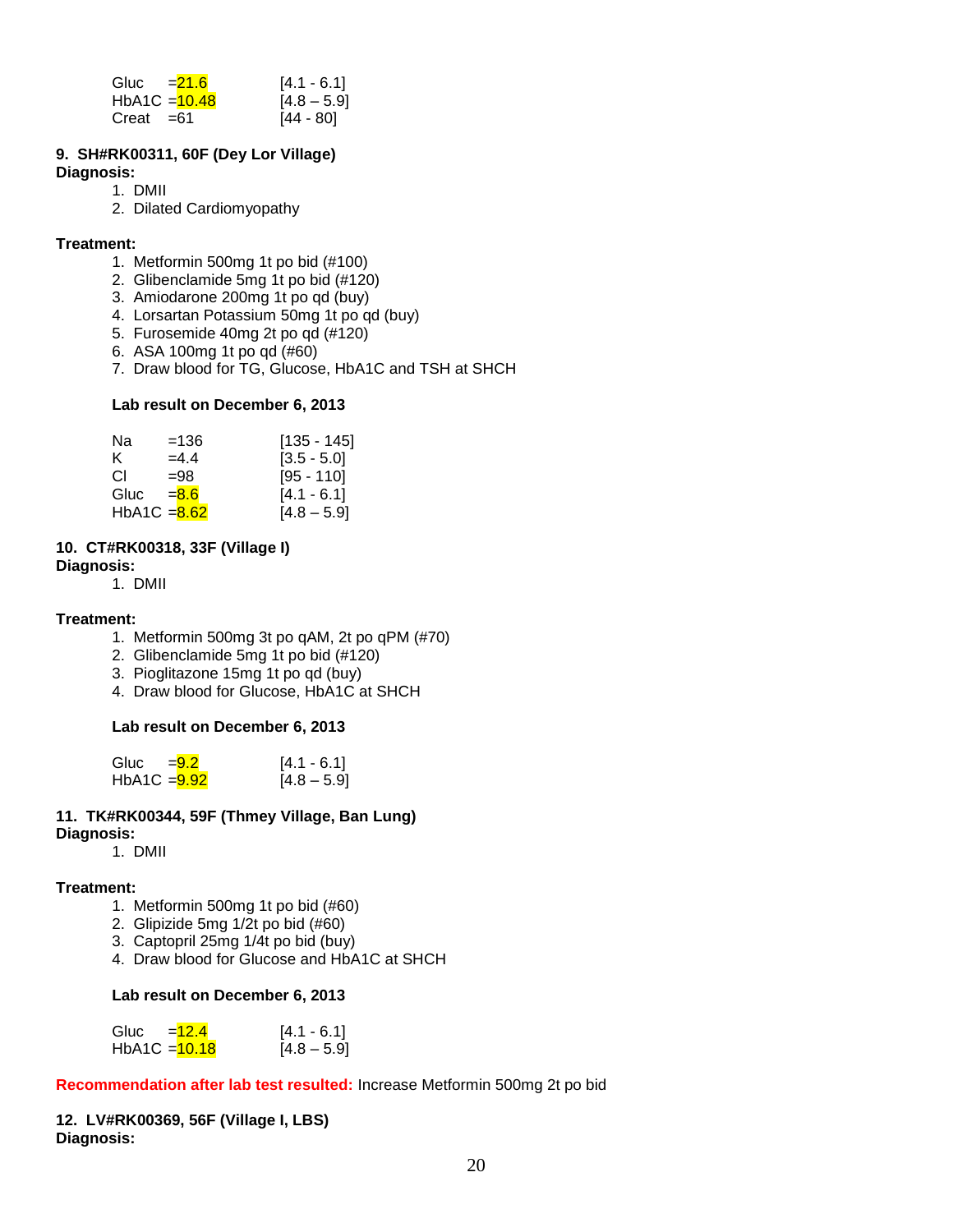#### 1. DMII with PNP

2. HTN

# **Treatment:**

- 1. Metformin 500mg 3t po qAM and 2t po qPM (#100)
- 2. Glibenclamide 5mg 2t po bid (#120)
- 3. Pioglitazone 15mg 1t po qd (#60)
- 4. Captopril 25mg 1/2t po bid (buy)
- 5. Amitriptyline 25mg 1/4t po qhs (#15)
- 6. Fenofibrate 100mg 1t po qhs (buy)
- 7. Draw blood for Creat, Glucose, HbA1C at SHCH

#### **Lab result on December 6, 2013**

| Gluc $=$ $\frac{13.2}{ }$ | $[4.1 - 6.1]$ |
|---------------------------|---------------|
| HbA1C = 11.70             | $[4.8 - 5.9]$ |
| Creat $=73$               | $[44 - 80]$   |

# **13. NK#RK00371, 70F (Thmey Village, LBS)**

**Diagnosis:**

1. DMII

# **Treatment:**

- 1. Metformin 500mg 1t po tid (#100)
- 2. Captopril 25mg 1/2t po bid (buy)
- 3. Draw blood for Glucose, HbA1C and TSH at SHCH

# **Lab result on December 6, 2013**

| Gluc         | $= 11.8$ | $[4.1 - 6.1]$   |
|--------------|----------|-----------------|
| HbA1C = 7.00 |          | $[4.8 - 5.9]$   |
| TSH          | $= 1.51$ | $[0.27 - 4.20]$ |

# **14. CS#RK00390, 52F (Village I, LBS)**

# **Diagnosis:**

- 1. DMII
- 2. HTN
- 3. Obesity

# **Treatment:**

- 1. Metformin 500mg 3t po qAM and 2t po qPM (buy)
- 2. Glibenclamide 5mg 1t po bid (buy)
- 3. Captopril 25mg 1t po bid (buy)
- 4. Amlodipine 10mg 1t po bid (buy)
- 5. HCTZ 25mg 1t po qd (buy)
- 6. Propranolol 40mg 1/4t po bid (buy)
- 7. Draw blood for Glucose, HbA1C and TSH at SHCH

# **Lab result on December 6, 2013**

| Gluc $=$ 10.8 |         | $[4.1 - 6.1]$   |
|---------------|---------|-----------------|
| HbA1C $=7.61$ |         | $[4.8 - 5.9]$   |
| TSH           | $=0.45$ | $[0.27 - 4.20]$ |

# **15. CA#RK00392, 48M (Village III, LBS)**

# **Diagnosis:**

1. DMII with PNP

# **Treatment:**

- 1. Metformin 500mg 2t po bid (#100)
- 2. Glibenclamide 5mg 1t po bid (buy)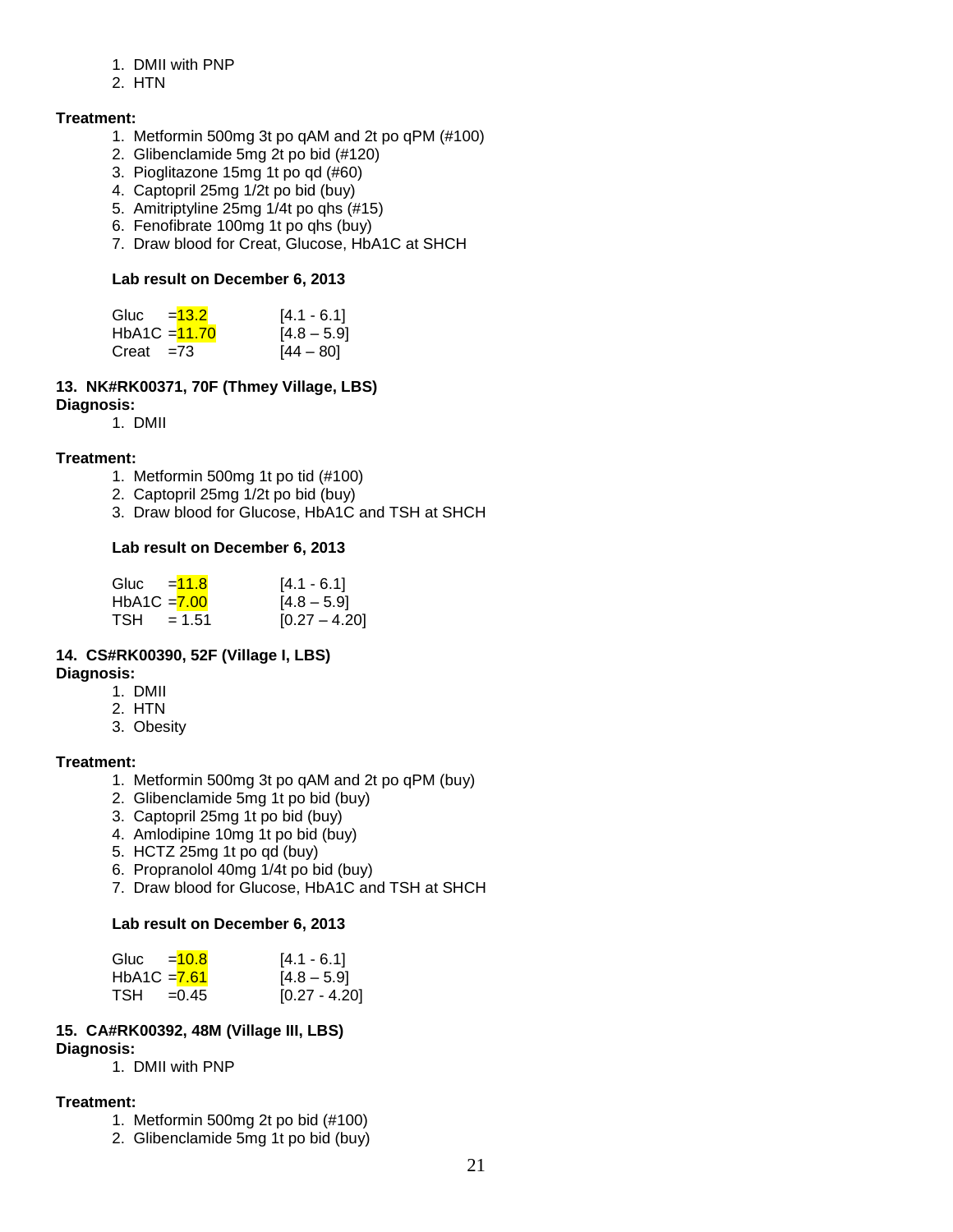- 3. Captopril 25mg 1/2t po bid (buy)
- 4. Amitriptyline 25mg 1/4t po qhs (#15)

#### **16. SS#RK00395, 51F (Village I, Bor Keo) Diagnosis:**

- 1. DMII
- 2. HTN

#### **Treatment:**

- 1. Metformin 500mg 1t po qhs (#30)
- 2. Glipizide 5mg 1t po qd (#60)
- 3. Captopril 25mg 1/2t po bid (#buy)
- 4. Fenofibrate 100mg 1t po qd (buy)
- 5. Propranolol 40mg 1/4t po bid (buy)
- 6. Draw blood for TG, Glucose, HbA1C and TSH at SHCH

#### **Lab result on December 6, 2013**

| Gluc $=5.5$    |          | $[4.1 - 6.1]$           |
|----------------|----------|-------------------------|
| HbA1C $= 6.78$ |          | $[4.8 - 5.9]$           |
| TG.            | $=4.7$   | $\left[$ <1.7 $\right]$ |
| <b>TSH</b>     | $= 2.84$ | $[0.27 - 4.20]$         |

#### **17. CM#RK00399, 52F (Village IV, Kachagn, Banlung) Diagnosis:**

- 1. DMII
- 2. HTN

#### **Treatment:**

- 1. Metformin 500mg 2t po bid (#90)
- 2. Glibenclamide 5mg 1t po bid (buy)
- 3. Captopril 25mg 1t po bid (buy)
- 4. Atenolol 50mg 1/2t po qd (#30)
- 5. ASA 100mg 1t po qd (#60)
- 6. Draw blood for Glucose, HbA1C and TSH at SHCH

# **Lab result on December 6, 2013**

| Gluc $=9.0$     | $[4.1 - 6.1]$   |
|-----------------|-----------------|
| $HbA1C = 10.25$ | $[4.8 - 5.9]$   |
| $TSH = 3.32$    | $[0.27 - 4.20]$ |

#### **18. ND#RK00401, 56F (Oromeat Village, Labansirk, Banlung) Diagnosis:**

- 1. DMII
- 2. HTN

#### **Treatment:**

- 1. Metformin 500mg 1t po bid (#60)
- 2. Glipizide 5mg 1t bid (#60)
- 3. Captopril 25mg 1t po bid (buy)
- 4. ASA 100mg 1t po qd (#60)
- 5. Draw blood for Glucose, HbA1C at SHCH

# **Lab result on December 6, 2013**

| Gluc | $=14.7$         | $[4.1 - 6.1]$ |
|------|-----------------|---------------|
|      | $HbA1C = 10.13$ | $[4.8 - 5.9]$ |

# **19. ES#RK00407, 20F (Yern village, Kork commune, Borkeo district) Diagnosis:**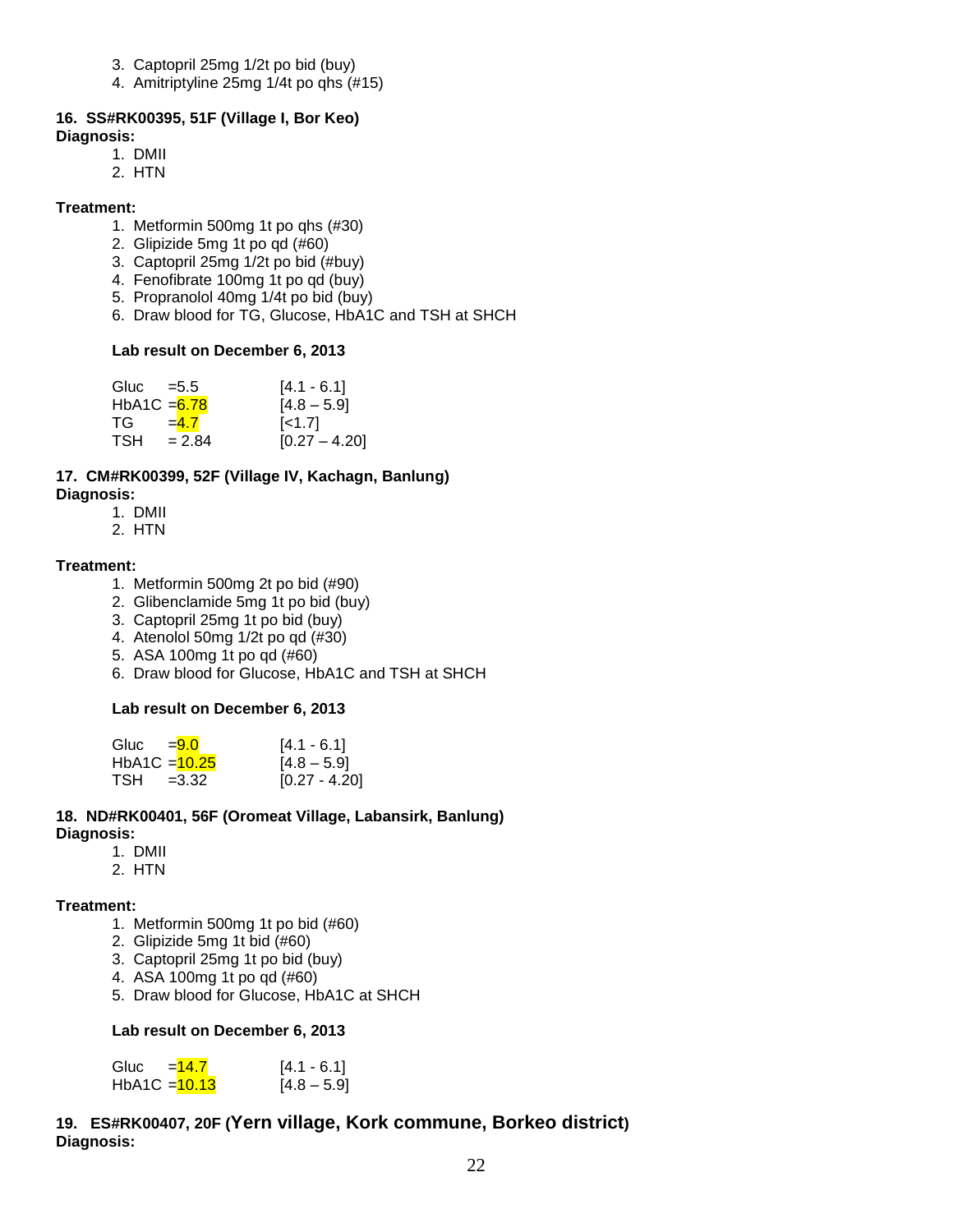#### 1. Euthyroid goiter (with medicine)

#### **Treatment:**

- 1. Propylthiouracil 50mg 1t po bid (buy)
- 2. Draw blood for Free T4 at SHCH

#### **Lab result on December 6, 2013**

Free T4=20.07 [12.0 - 22.0]

#### **20. MH#RK00415, 56M (Akphivath Village, Labansirk, Banlung) Diagnosis:**

- 1. DMII
	- 2. HTN

# **Treatment:**

- 1. Metformin 500mg 1t po bid (buy)
- 2. Glibenclamide 5mg 1t po bid (#100)
- 3. Captopril 25mg 1/2t po bid (buy)
- 4. Draw blood for Glucose, HbA1C at SHCH

#### **Lab result on December 6, 2013**

| Gluc         | $= 8.0$ | $[4.1 - 6.1]$ |
|--------------|---------|---------------|
| HbA1C = 7.43 |         | $[4.8 - 5.9]$ |

#### **21. YC#RK00416, 43M (Chey Chumnas Village, Labansirk, Banlung) Diagnosis:**

1. HTN

# **Treatment:**

1. Captopril 25mg 1/2t po bid (buy)

#### **22. CC#RK00419, 53M (Chey Chumnas Village, Labansirk, Banlung) Diagnosis:**

#### 1. DMII

2. Hyperlipidemia

# **Treatment:**

- 1. Metformin 500mg 1t po qhs (#60)
- 2. Captopril 25mg 1/4t po bid (buy)
- 3. Lipantil 200mg 1t po qd (buy)
- 4. Simvastain 20mg 1t po qhs (buy)

#### **23. SC#RK00422, 45M (Village I, Lamenh, Borkeo) Diagnosis:**

- 1. DMII
- 2. HTN

# **Treatment:**

- 1. Glipizide 5mg 1t po qd (#60)
- 2. Captopril 25mg 1/4t po bid (buy)
- 3. ASA 100mg 1t po qd (#60)
- 4. Draw blood for Glucose and HbA1C at SHCH

#### **Lab result on December 6, 2013**

| Gluc          | $= 6.3$ | $[4.1 - 6.1]$ |
|---------------|---------|---------------|
| HbA1C $=6.63$ |         | $[4.8 - 5.9]$ |

# **24. SS#RK00423, 50M (Village I, Lamenh, Borkeo)**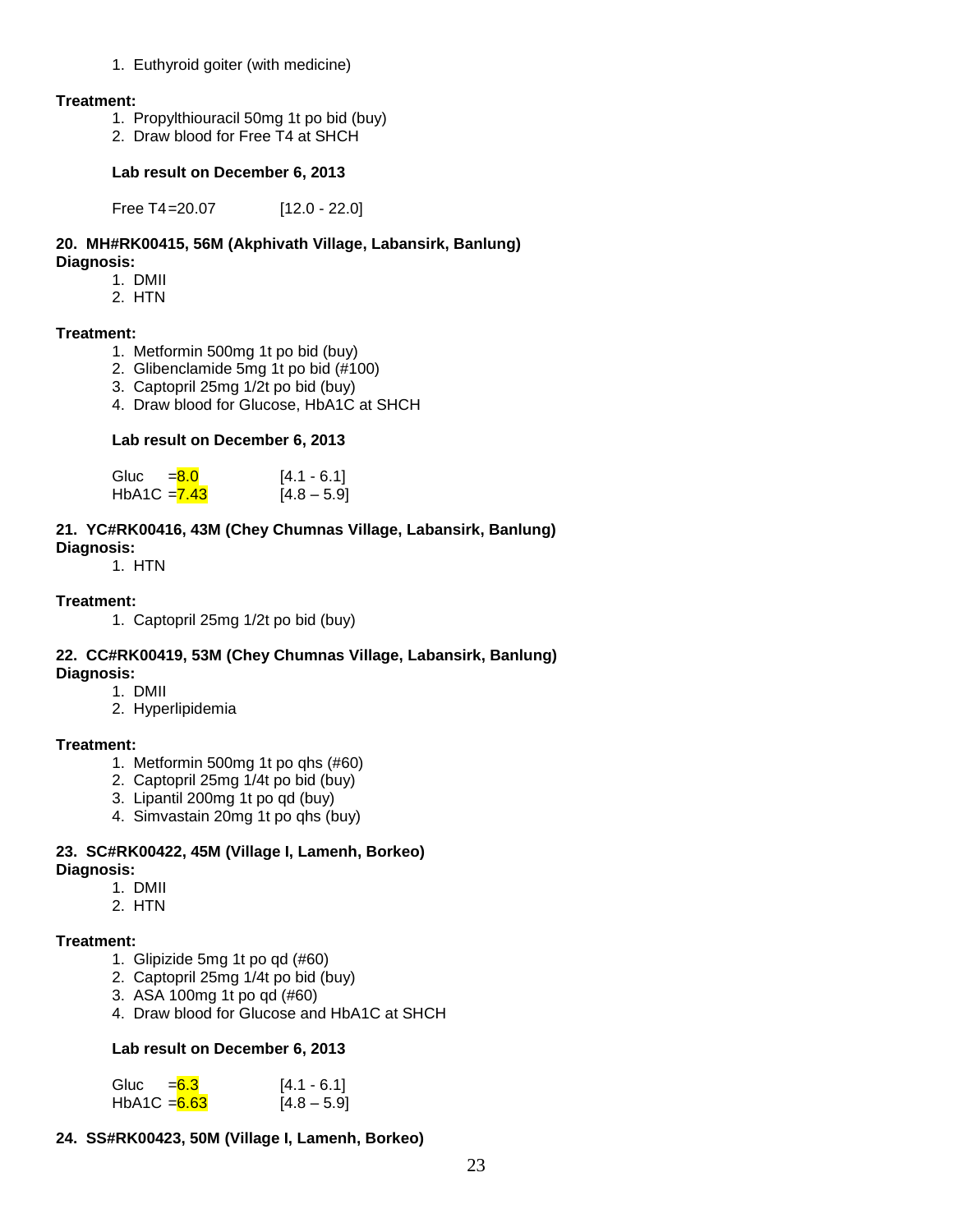#### **Diagnosis:**

- 1. HTN
- 2. DMII

#### **Treatment:**

- 1. Captopril 25mg 1/2t po bid (buy)
- 2. Metformin 500mg 1t po qhs (#60)
- 3. ASA 100mg 1t po qd (#60)
- 4. Draw blood for Glucose and HbA1C at SHCH

# **Lab result on December 6, 2013**

| Gluc           | $= 7.4$ | $[4.1 - 6.1]$ |
|----------------|---------|---------------|
| HbA1C $= 7.19$ |         | $[4.8 - 5.9]$ |

#### **25. LD#RK00425, 53M (Okantil Village, Beung Kanseng commune, Banlung) Diagnosis:**

1. DMII

# **Treatment:**

- 1. Glibenclamide 5mg 1t po bid (buy)
- 2. Captopril 25mg 1/4t po bid (buy)
- 3. Draw blood for Glucose and HbA1C at SHCH

# **Lab result on December 6, 2013**

| Gluc           | $= 8.4$ | $[4.1 - 6.1]$ |
|----------------|---------|---------------|
| HbA1C $=$ 9.42 |         | $[4.8 - 5.9]$ |

#### **26. VS#RK00428, 58M (Village III, Labansirk, Banlung) Diagnosis:**

- 1. DMII with PNP
- 2. UTI
- 3. Right eye blindness

# **Treatment:**

- 1. Glibenclamide 5mg 1t po bid (#60)
- 2. Metformin 500mg 1t po bid (#60)
- 3. Captopril 25mg 1/4t po bid (buy)
- 4. ASA 100mg 1t po qd (#60)
- 5. Amitriptylin 25mg 1/4t po qhs (#15)

# **27. KP#RK00431, 43F (Chey ChumNas Village, Labansirk, Banlung)**

# **Diagnosis:**

1. DMII

# **Treatment:**

- 1. Metformin 500mg 2t po bid for two months (#100)
- 2. Captopril 25mg 1/4t po bid for two months (buy)
- 3. ASA 100mg 1t po qd for two months (#60)
- 4. Fenofibrate 100mg 1t po qd (buy)

#### **28. YS#RK00432, 59M (Sayos Lor Village, Kaleng, Lumphatt) Diagnosis:**

1. COPD

# **Treatment:**

1. Salbutamol inhaler 2puffs bid for two months (#1)